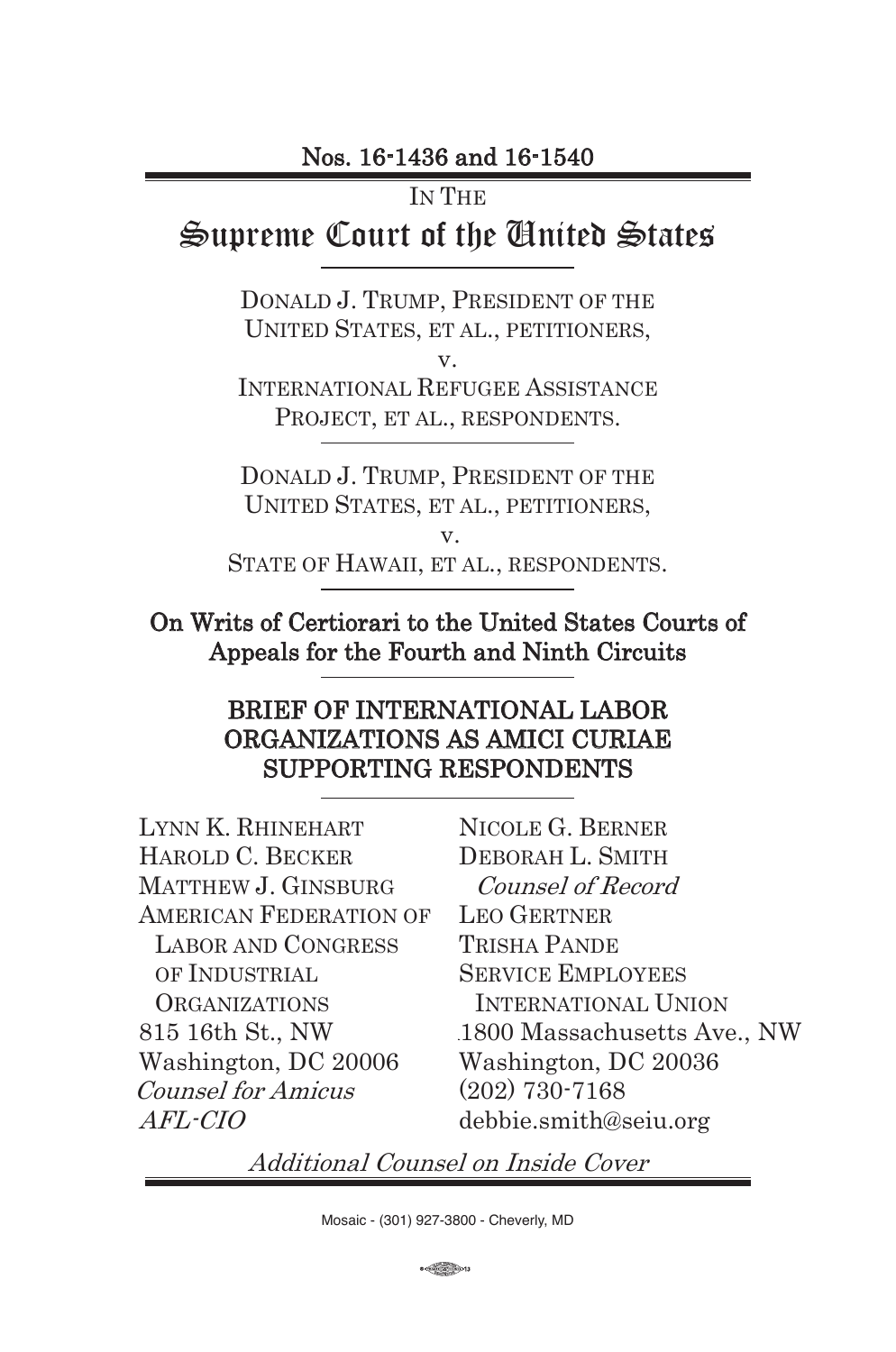JUDITH RIVLIN AMERICAN FEDERATION OF STATE, COUNTY AND MUNICIPAL EMPLOYEES 1101 17th St., NW, Suite 900 Washington, DC 20036 Counsel for Amicus AFSCME

DAVID J. STROM AMERICAN FEDERATION OF TEACHERS, AFL-CIO 555 New Jersey Ave., NW Washington, DC 20001 Counsel for Amicus AFT

JODY CALEMINE COMMUNICATIONS WORKERS OF AMERICA 501 3rd St., NW Washington, DC 20001 Counsel for Amicus CWA

JOSEPH E. KOLICK, JR. INTERNATIONAL UNION OF PAINTERS AND ALLIED TRADES, AFL-CIO 7234 Parkway Dr. Hanover, MD 21076 Counsel for Amicus IUPAT

 NIRAJ R. GANATRA AVA BARBOUR INTERNATIONAL UNION, UNITED AUTOMOBILE, AEROSPACE AND AGRICULTURAL IMPLEMENT WORKERS OF AMERICA (UAW) 8000 E. Jefferson Ave. Detroit, MI 48214 Counsel for Amicus UAW

MARIO MARTÍNEZ MARTÍNEZ AGUILASOCHO & LYNCH, APLC 1527 19th St., Suite 332 Bakersfield, CA 93301 Counsel for Amicus UFW

NICHOLAS CLARK UNITED FOOD AND COMMERCIAL **WORKERS** 1775 K Street, NW Washington, DC 20006 Counsel for Amicus UFCW

RICHARD J. BREAN UNITED STEEL, PAPER AND FORESTRY, RUBBER, MANUFACTURING, ENERGY, ALLIED INDUSTRIAL AND SERVICE WORKERS INTERNATIONAL UNION, AFL-CIO-CLC 60 Boulevard of the Allies, Suite 807 Pittsburgh, PA 15222 Counsel for Amicus USW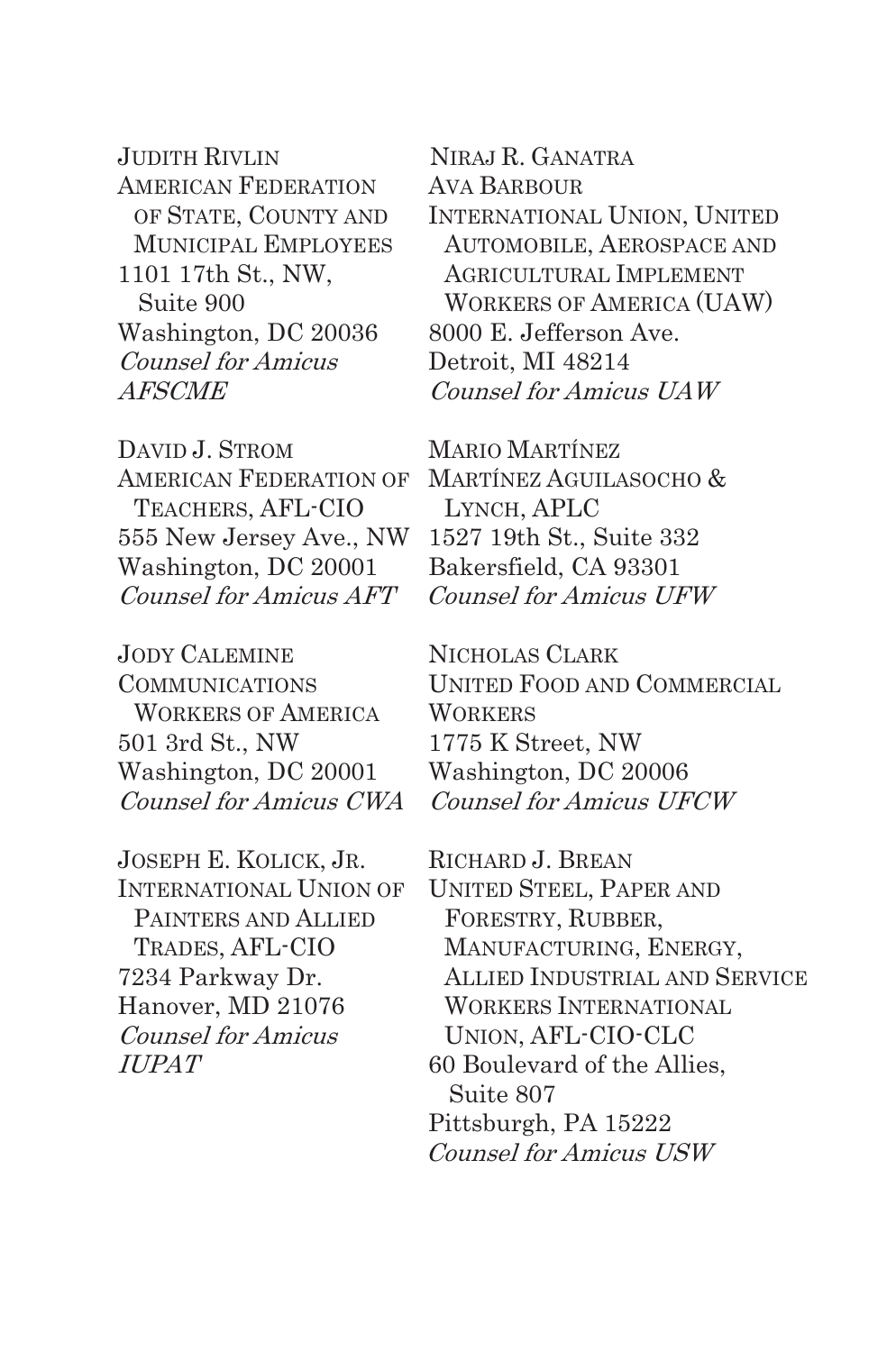# TABLE OF CONTENTS

| STATEMENTS OF INTEREST  1                                                                                                 |
|---------------------------------------------------------------------------------------------------------------------------|
| INTRODUCTION AND SUMMARY OF                                                                                               |
|                                                                                                                           |
| I. The Challenged Executive Order Causes<br>Irreparable Harm by Separating Citizens<br>and Immigrants from Family Members |
| II. The Executive Order Promotes Anti-Muslim<br>Hostility, Discrimination, and Stigma13                                   |
| III. Union Members and Their Families Have<br>Been Harmed by the Executive Order17                                        |
|                                                                                                                           |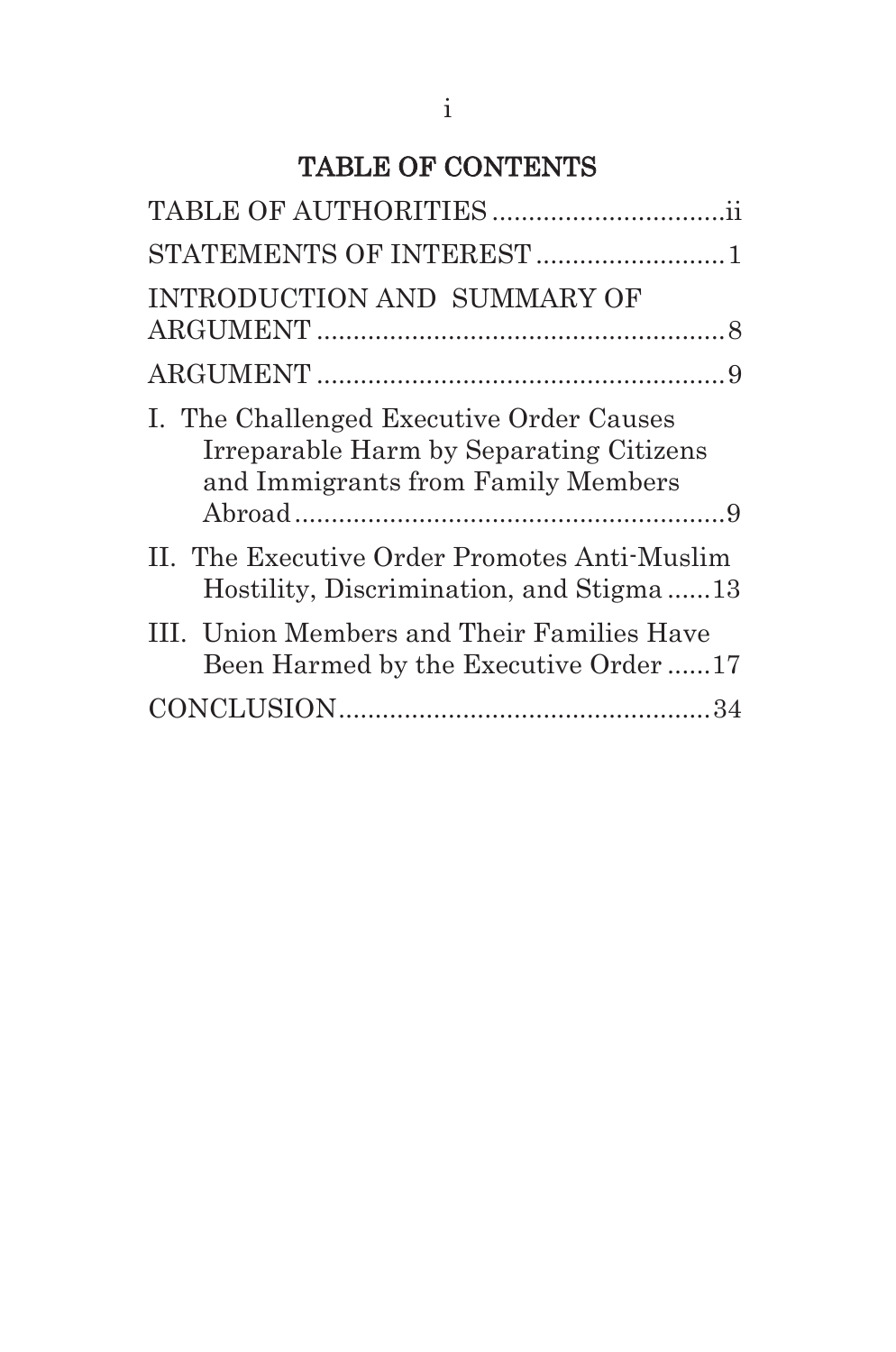# TABLE OF AUTHORITIES

| 2017 on Track to Becoming One of the     |
|------------------------------------------|
| Worst Years Ever for Anti-Muslim         |
| <i>Hate Crimes, CAIR,</i>                |
| http://islamophobia.org/158-key-         |
| issues-in-islamophobia/209-2017-on-      |
| track-to-becoming-one-of-the-worst-      |
| years-ever-for-anti-muslim-hate-         |
| crimes.html (last updated July 19,       |
|                                          |
| Bart Jansen, Minnesota Airport Worker    |
| from Sudan Fights Travel Ban, USA        |
| Today, Apr. 21, 2017,                    |
| https://www.usatoday.com/story/news      |
| /2017/04/21/travel-ban-abu-talib-ali-    |
|                                          |
| fights-religious-discrimination-in-      |
| appeal-against-president-trumps-         |
|                                          |
| CAIR-AZ Calls for Hate Crime Probe for   |
| Iraqi-American Business Vandalized       |
| with Nazi Symbol, CAIR,                  |
| https://www.cair.com/ (last updated      |
|                                          |
| Carola Suárez-Orozco et al., I Felt Like |
| My Heart Was Staying Behind:             |
| Psychological Implications of Family     |
| Separations & Reunifications for         |
| <i>Immigrant Youth</i> , 26(2) J. of     |
| Adolescent Res. 222 (2010) 10, 11, 12    |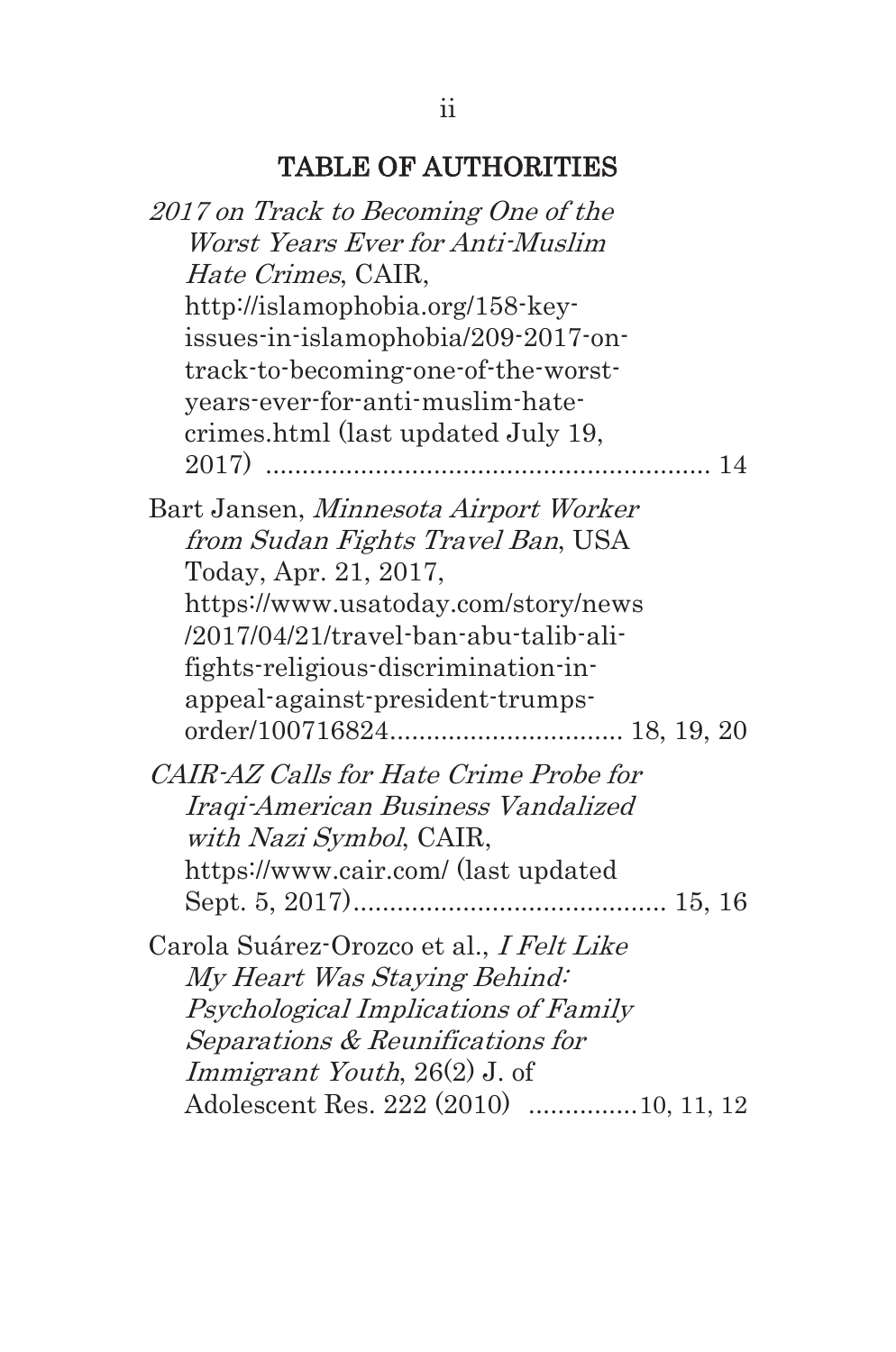| Cecile Rousseau et al., Trauma and<br><b>Extended Separation from Family</b><br>among Latin American and African<br><i>Refugees in Montreal</i> , 64(1)                                                           |
|-------------------------------------------------------------------------------------------------------------------------------------------------------------------------------------------------------------------|
| Dana Rusch & Karina Reyes,<br>Examining the Effects of Mexican<br>Serial Migration and Family<br>Separations on Acculturative Stress,<br>Depression, and Family Functioning,<br>35(2) Hispanic J. Behav. Sci. 139 |
| David K. Androff et al., U.S.<br>Immigration Policy and Immigrant<br>Children's Well-being: The Impact of<br>Policy Shifts, $38(1)$ J. of Soc. &                                                                  |
| David R. Williams, Ph.D., et al., <i>Health</i><br>Effects of Dramatic Social Events-<br>Ramifications of the Recent<br><i>Presidential Election</i> , 376(23) New<br>Eng. J. of Med. 2295 (June 8,               |
| Dena Hassouneh, Ph.D., Anti-Muslim<br><i>Racism and Women's Health, 26(5) J.</i><br>of Women's Health 401 (2017)  16                                                                                              |
| Executive Order 13780, 82 Fed. Reg. 13209                                                                                                                                                                         |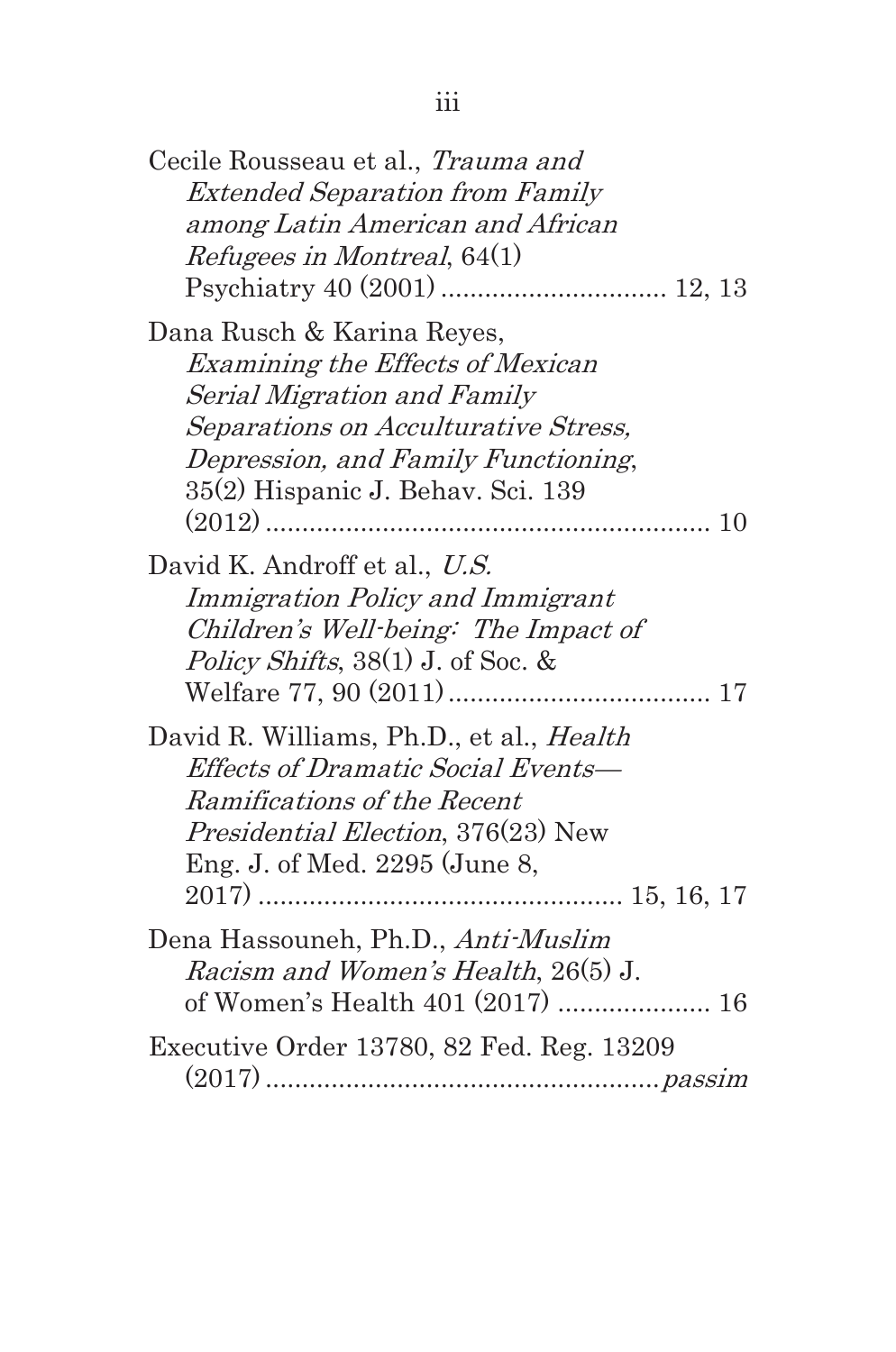| Goleen Samari, Islamophobia and<br>Public Health in the United States,<br>$106(11)$ Persp. from the Soc. Sci.                                                                                                                                                             |  |
|---------------------------------------------------------------------------------------------------------------------------------------------------------------------------------------------------------------------------------------------------------------------------|--|
| Jeanne Miranda et al., <i>Depression</i><br>Among Latina Immigrant Mothers<br>Separated from their Children, 56(6)                                                                                                                                                        |  |
| Karlijn Haagsman et al., Transnational<br>Families and the Subjective Well-<br>Being of Migrant Parents: Angolan<br>and Nigerian Parents in the<br>Netherlands, 38:15 Ethnic & Racial                                                                                     |  |
| Kevin L. Nadal et al., Subtle and Overt<br><i>Forms of Islamophobia</i> , $VI(2)$ J. of                                                                                                                                                                                   |  |
| Muniba Saleem & Srividya<br>Ramasubramanian, Muslim<br>Americans' Responses to Social<br>Identity Threats: Effects of Media<br>Representations and Experiences of<br><i>Discrimination</i> , Media Psychol. (Apr.<br>$4, 2017$ ,<br>http://www.tandfonline.com/doi/full/1 |  |
| Pew Research Ctr., The Future of World<br>Religions: Population Growth<br>Projections, 2010-2050 (Apr. 2, 2015),<br>http://www.pewforum.org/2015/04/02/<br>religious-projections-2010-2050/ 14                                                                            |  |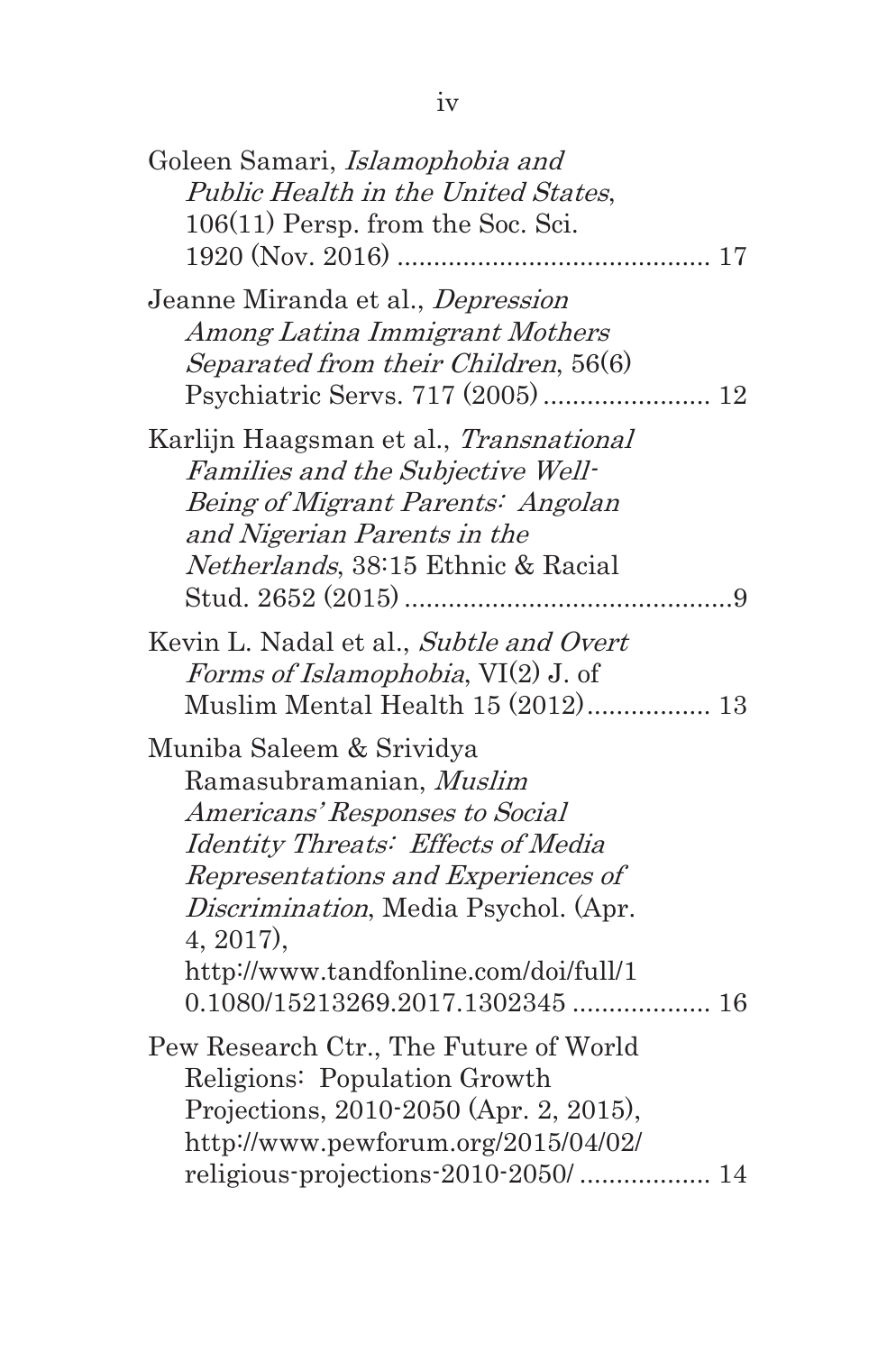| Psychologists Are Studying the<br><b>Impact of Anti-Muslim Sentiment</b><br>and Exploring Ways To Prevent It,<br>48(4) Monitor on Psychol. 34 (Apr. |
|-----------------------------------------------------------------------------------------------------------------------------------------------------|
|                                                                                                                                                     |
|                                                                                                                                                     |
|                                                                                                                                                     |
|                                                                                                                                                     |
|                                                                                                                                                     |
| Sara Reardon, <i>Health Toll of</i>                                                                                                                 |
| <i>Immigration Policies Begins To</i>                                                                                                               |
| <i>Emerge</i> , 544 Nature 148 (Apr. 13,                                                                                                            |
|                                                                                                                                                     |
| Sarah Horton, A Mother's Heart Is                                                                                                                   |
| Weighed Down with Stones: A                                                                                                                         |
| Phenomenological Approach to the                                                                                                                    |
| <i>Experience of Transnational</i>                                                                                                                  |
| <i>Motherhood</i> , 33 Culture, Med., &                                                                                                             |
|                                                                                                                                                     |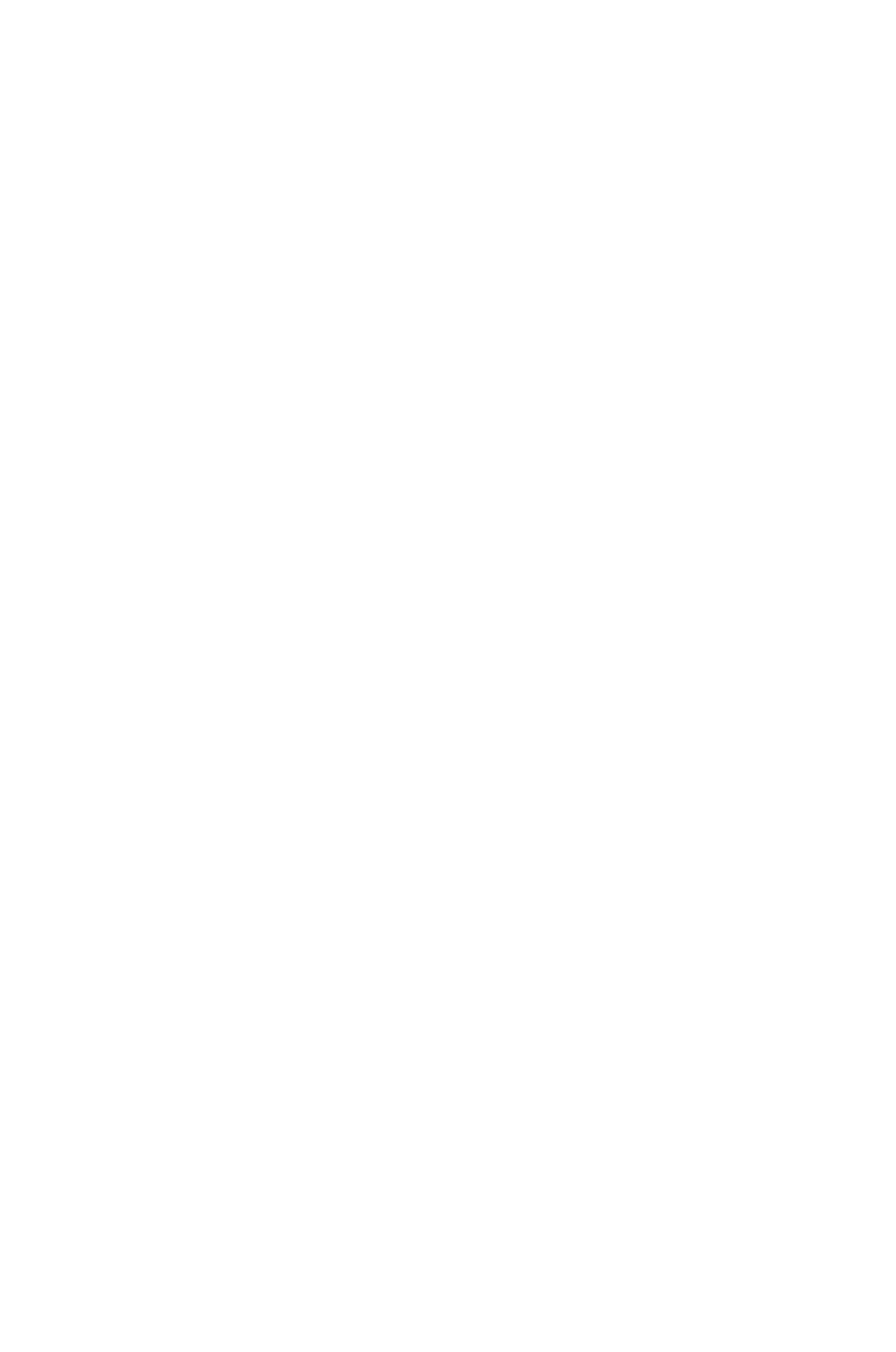#### STATEMENTS OF INTEREST

Amici curiae are the Service Employees International Union (SEIU); American Federation of Labor and Congress of Industrial Organizations (AFL-CIO); American Federation of State, County and Municipal Employees, AFL-CIO (AFSCME); American Federation of Teachers (AFT); Communications Workers of America, AFL-CIO (CWA); International Union of Painters and Allied Trades (IUPAT); International Union, United Automobile, Aerospace and Agricultural Implement Workers of America, AFL-CIO (UAW); United Farm Workers of America (UFW); United Food and Commercial Workers (UFCW); and United Steel, Paper and Forestry, Rubber, Manufacturing, Energy, Allied Industrial and Service Workers International Union, AFL-CIO-CLC (USW).

Service Employees International Union (SEIU) is a labor organization of approximately two million working men and women in the United States and Canada.1 SEIU's members include foreign-born U.S. citizens, lawful permanent residents, and immigrants

l

<sup>&</sup>lt;sup>1</sup> No counsel for a party authored any part of this brief and no counsel or party made a monetary contribution intended to fund the preparation or submission of this brief. Only the amici and their attorneys have paid for the filing and submission of this brief. All parties have consented to the filing of this brief.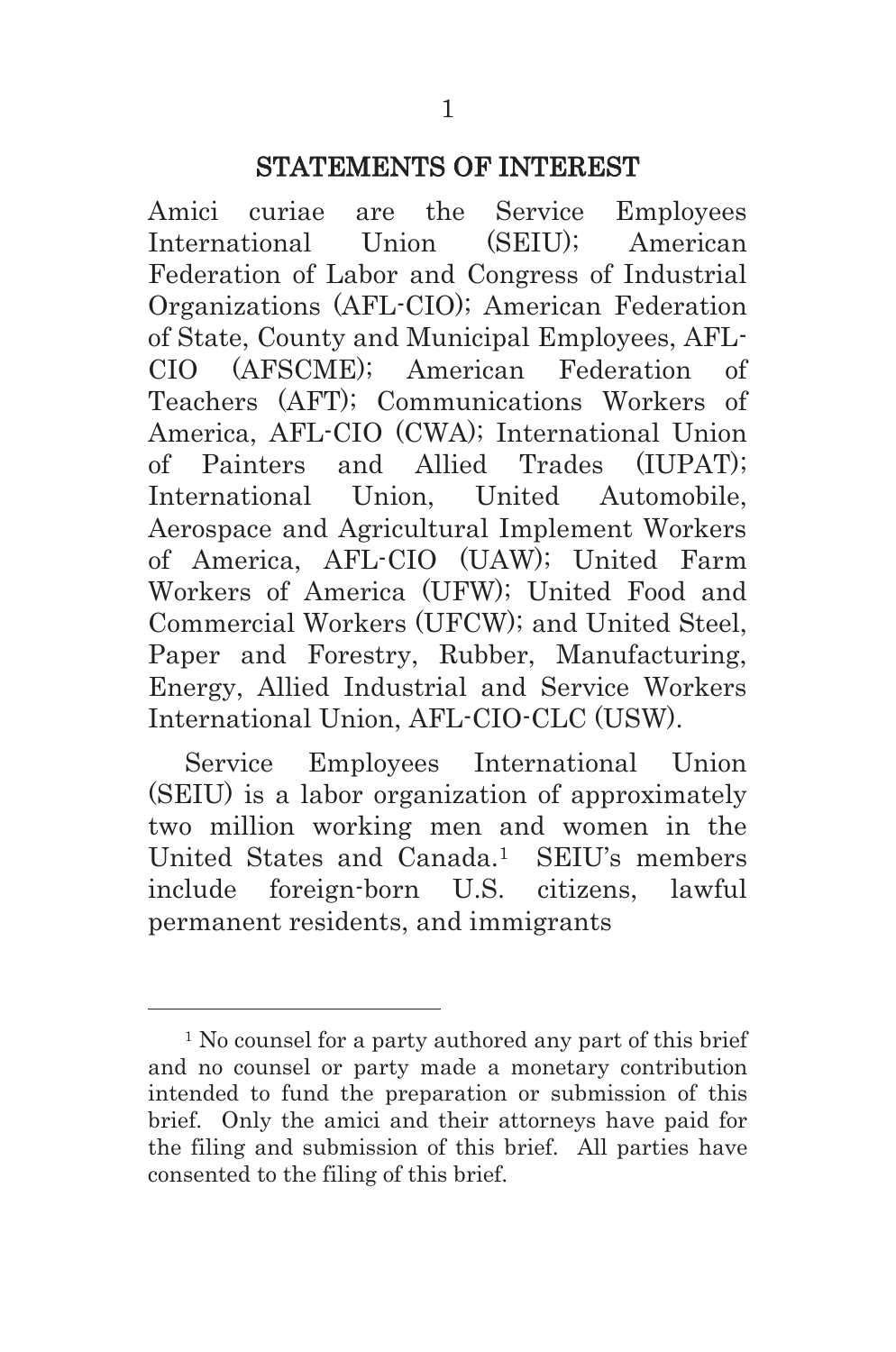authorized to work in the United States. Many of SEIU's members have mixed-status families. As described below, SEIU members are directly affected by the challenged Executive Order.

The American Federation of Labor and Congress of Industrial Organizations (AFL-CIO) is a federation of 57 national and international labor organizations with a total membership of over 12 million working men and women. The AFL-CIO has long been concerned with federal immigration matters as they affect the many members of its affiliated unions who are immigrants to this nation and their families, as well as the rights of immigrant workers more generally.

American Federation of State, County and Municipal Employees, AFL-CIO (AFSCME), is a union of 1.6 million members in the United States and Puerto Rico, both in the public and private sectors, who share a commitment to service. AFSCME is participating in this case to advance its mission of helping all working people, including immigrants and people of color, achieve the American dream regardless of their identity. AFSCME is proud to represent members who have immigrated from the six countries targeted by the illegal ban at issue, and/or who have family members who currently live in those countries, and staunchly opposes their being unconstitutionally subjected to the harms detailed in this brief. The public servants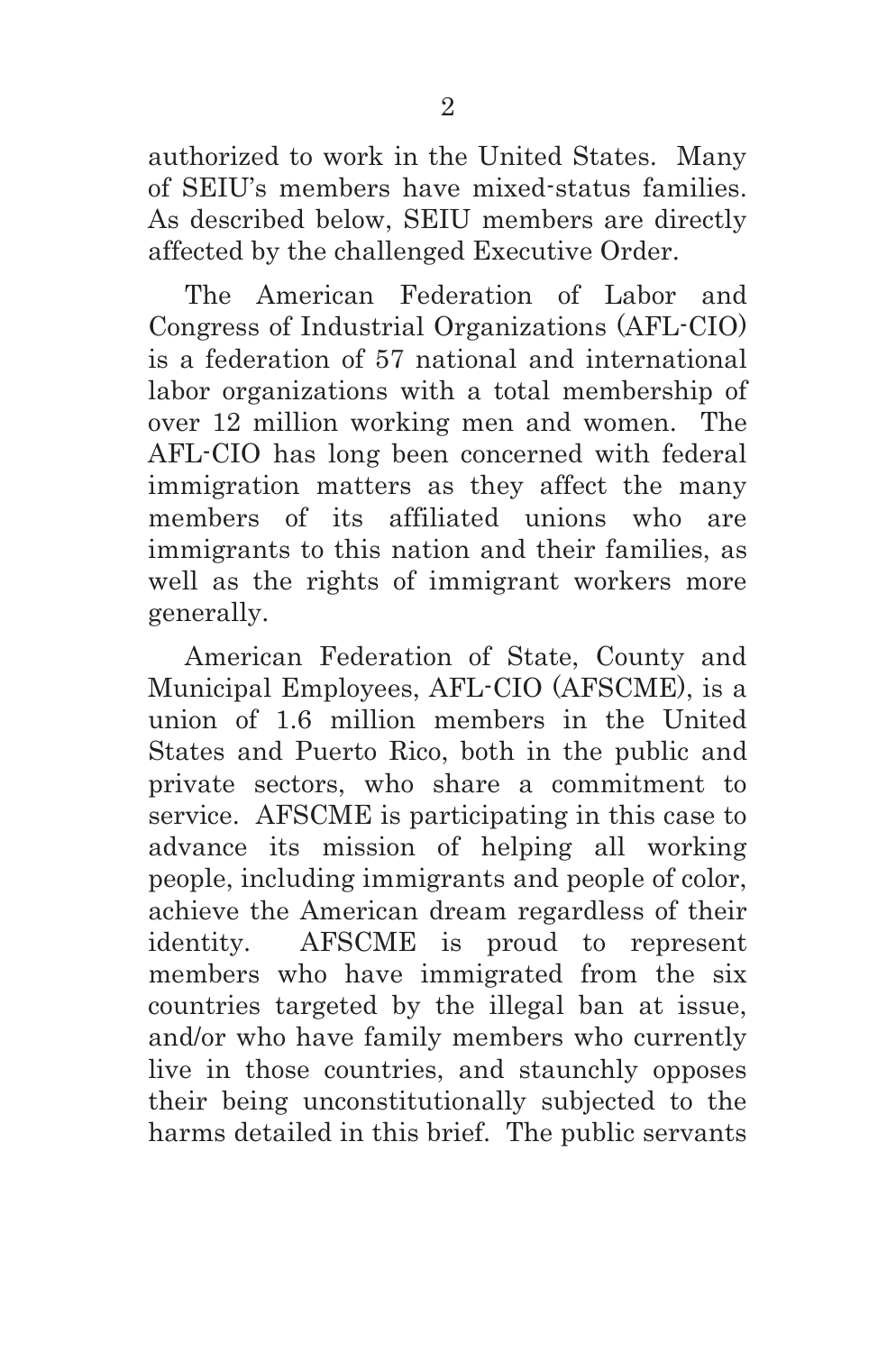of AFSCME, and indeed all Americans, deserve better.

The American Federation of Teachers (AFT), an affiliate of the AFL-CIO, was founded in 1916 and today represents approximately 1.7 million members who are employed across the nation in K-12 and higher education, public employment, and healthcare. The AFT has a longstanding history of supporting and advocating for the civil rights of our members and the communities they serve. AFT members at a variety of institutions provide essential and necessary services, such as healthcare and education, to the public. Many of these members, especially those at institutions of higher education, are involved in global collaborations and in teaching and research duties that are being disrupted and threatened by the Executive Order. Additionally, a significant number of AFT members were born in, or have friends or family members in, the six countries named in the Executive Order. These members are directly impacted by the travel restrictions, which have affected their ability to work, travel, connect with, and care for their communities.

The Communications Workers of America, AFL-CIO (CWA), is an international labor union representing more than 700,000 workers in the telecommunications, media, manufacturing, airlines, and health care industries and in a wide variety of public sector positions in the United States, Canada, and Puerto Rico. CWA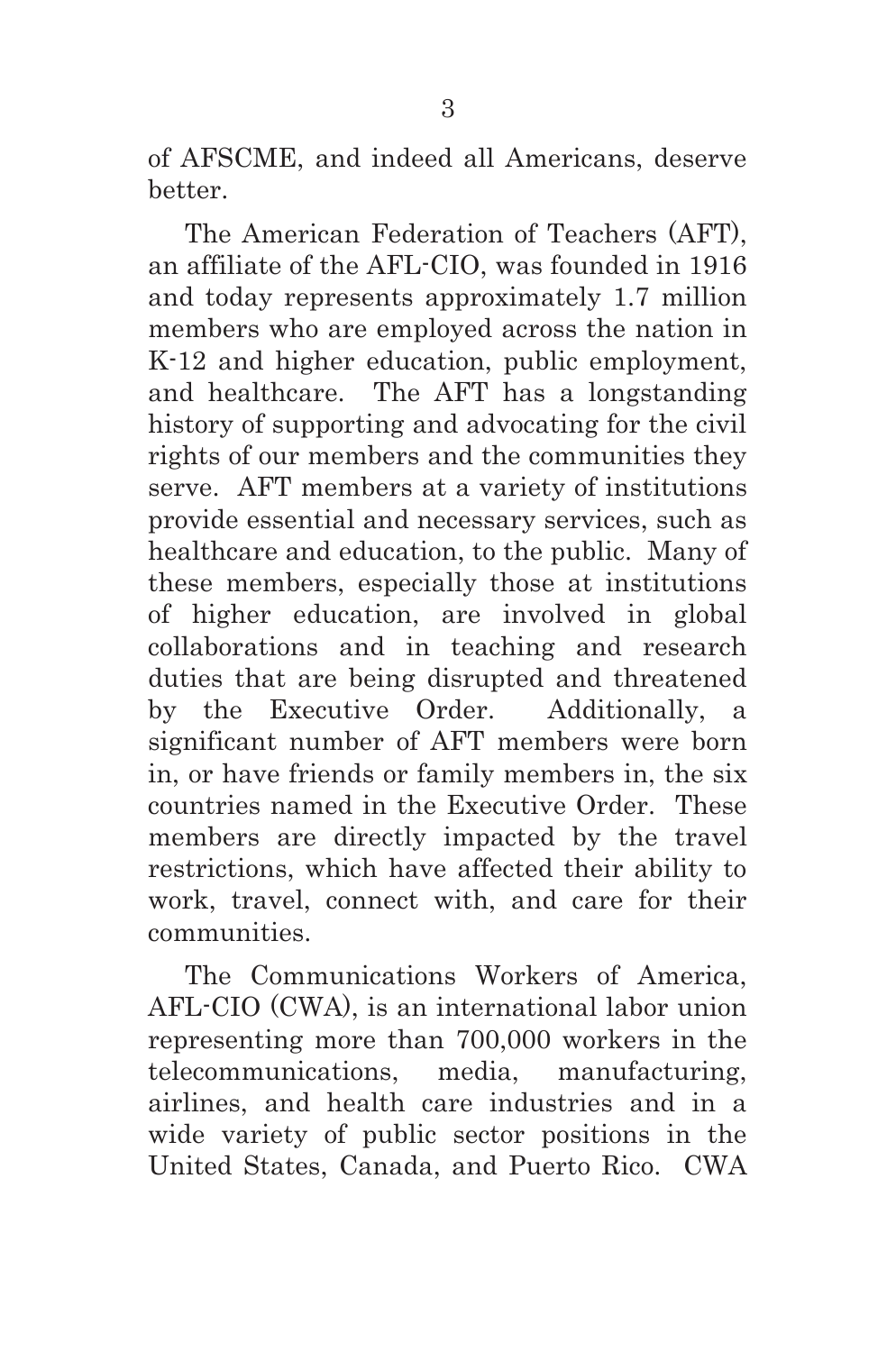represents and advocates on behalf of workers of all creeds in the United States and abroad with respect to workplace rights and broader political and civil rights. In light of recent developments in U.S. domestic politics and federal policy that have targeted people of Islamic faith with discrimination, including those who may be members of the union or family members thereof, the CWA Convention resolved this year to continue the union's "fight against discrimination in all its forms, including the targeting of people of the Islamic faith," and to "act in defense of and solidarity with those targeted by Islamophobia in our union, our workplaces, and our communities."

The International Union of Painters and Allied Trades (IUPAT) is a labor organization comprised of approximately 140,000 members. Our members work as commercial and industrial painters, glaziers, drywall finishers, floor coverers, trade show workers and in many other occupations. IUPAT welcomes any person who does the work we do. Our members are of many races, practice many religions, were born in many countries, speak many languages and have different political views. To be effective, our membership must stand together as one despite these differences. By discriminating against individuals from certain majority-Muslim countries, the Executive Order harms our members. It most directly harms our members who come from, or have family in, one of the targeted majority-Muslim countries.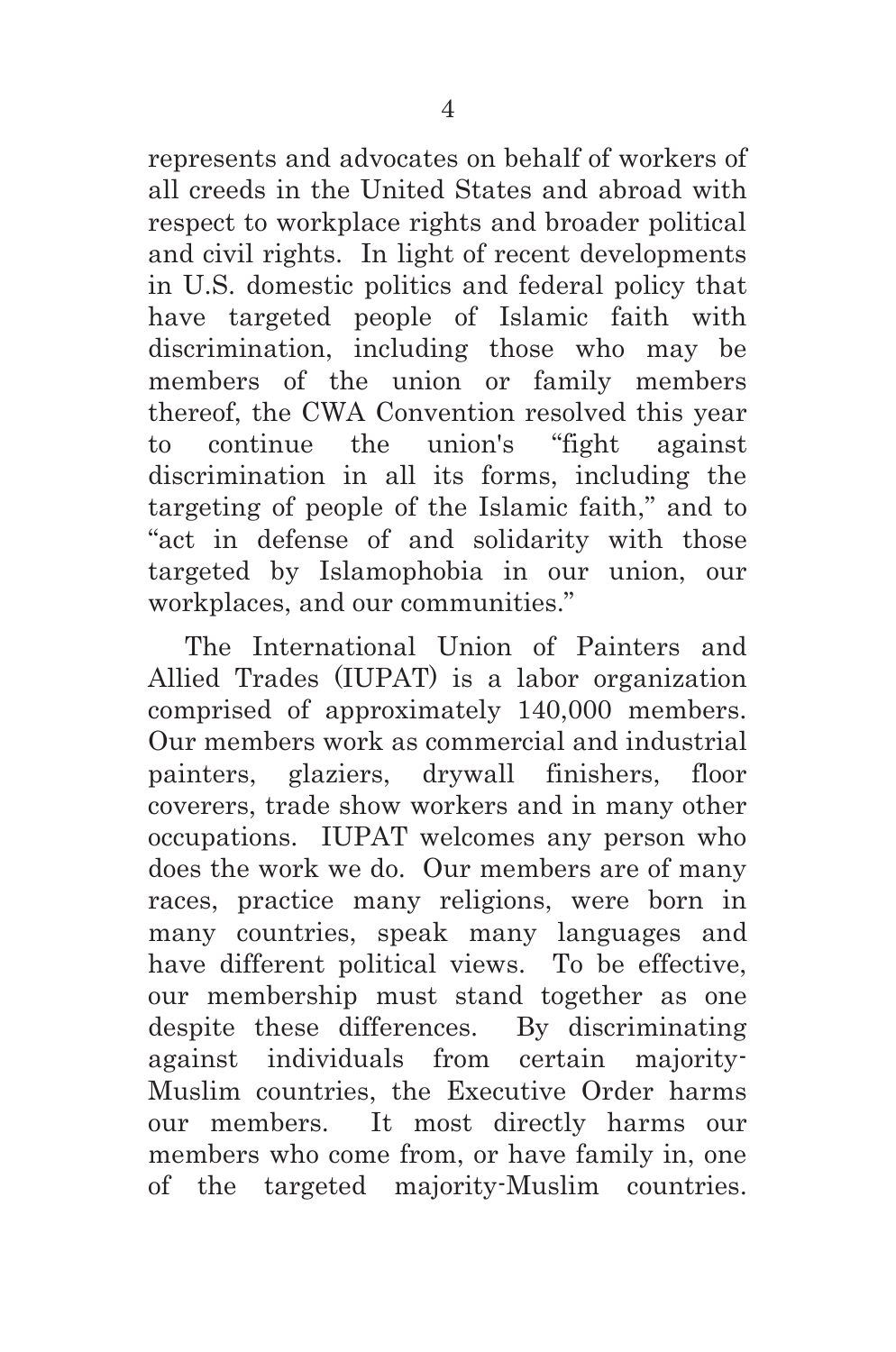Beyond that, such State-sponsored discrimination runs counter to a core principle for which IUPAT advocates, equal treatment of all.

The International Union, United Automobile, Aerospace and Agricultural Implement Workers of America (UAW), an affiliate of the AFL-CIO, has nearly one million active and retired members throughout the United States, Canada, and Puerto Rico. Since its founding in 1935, the UAW's membership has included immigrants from around the globe, and the UAW opposes any policies that discriminate against immigrants and non-immigrants alike based on their religion or national origin.

The UAW and its affiliated Local Unions represent workers in diverse sectors, including over 40,000 academic student employees and post-doctoral researchers at universities in the United States. Many of these workers are foreign-born nationals of the six Muslimmajority countries targeted by the Executive Order and are naturalized U.S. citizens or hold valid visas permitting them to study, live, and work in the United States. The Executive Order has disrupted their ability to travel freely into and outside of the country to visit family and loved ones and to conduct research related to their university employment and course of study, and prevented their family members from traveling to the United States.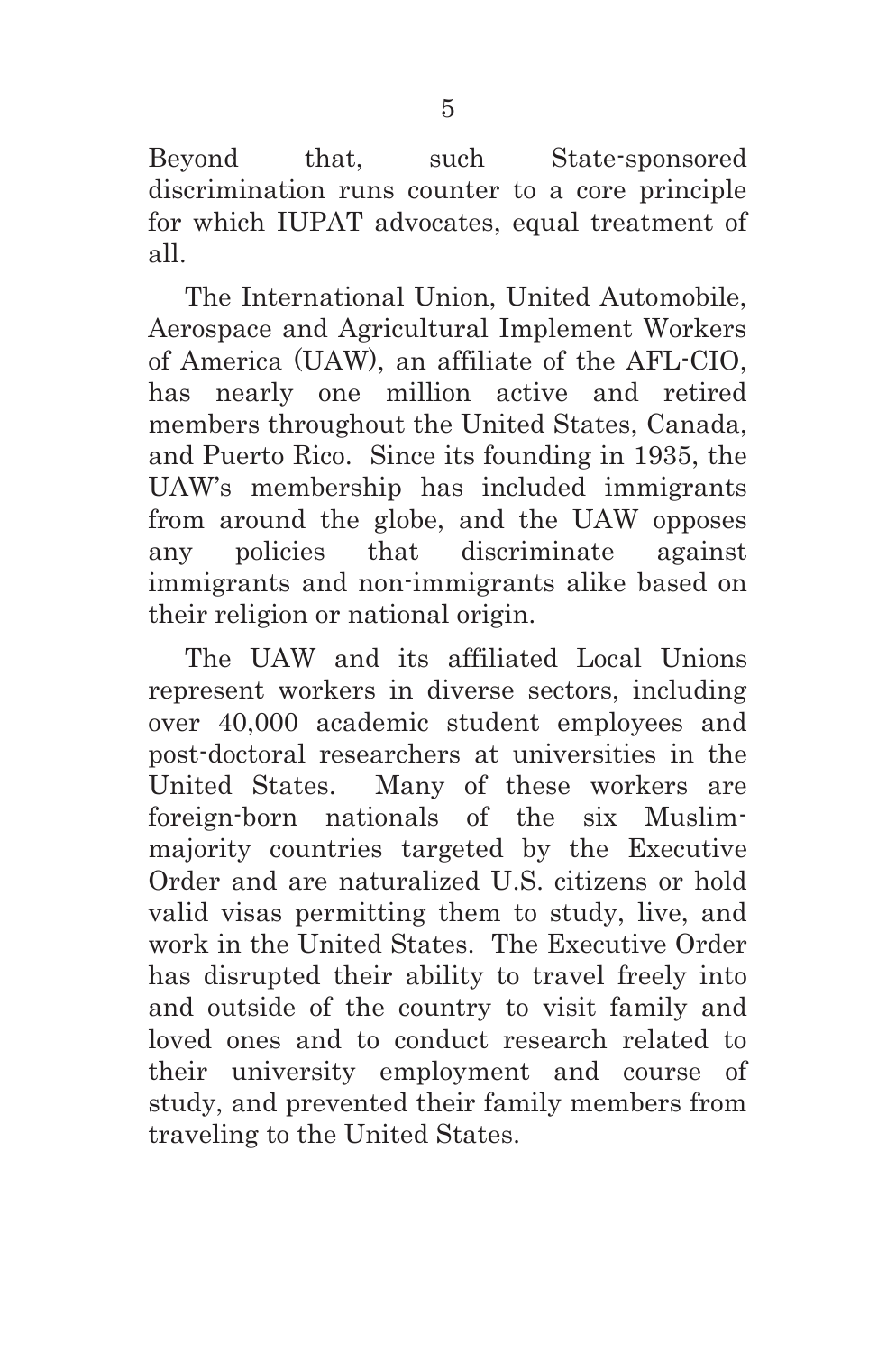United Farm Workers of America (UFW) represents thousands of migrant and seasonal farmworkers in various agricultural occupations throughout the country and has members of diverse racial, ethnic, and immigration backgrounds throughout the United States. UFW seeks to improve the lives, wages, and working conditions of agricultural workers and their families through collective bargaining, worker education, state and federal legislation, and through public campaigns. Since its founding in 1962 by Cesar Chavez, UFW has been dedicated to the cause of eliminating discrimination against farmworkers, Latinos, and any other groups that have been the target of unfair or unlawful treatment. UFW members, their families, and other farmworkers represented by UFW are directly affected by the challenged Executive Order.

United Food and Commercial Workers International Union (UFCW) is a labor organization which represents working men and women across the United States. UFCW's 1.3 million members work in a range of industries, with the majority working in retail food, poultry and meatpacking, food processing and manufacturing, and non-food retail. UFCW's objective is the elevation of its members through first-class wages, hours, benefits, and working conditions. And that objective extends to the uplift of the families of its members.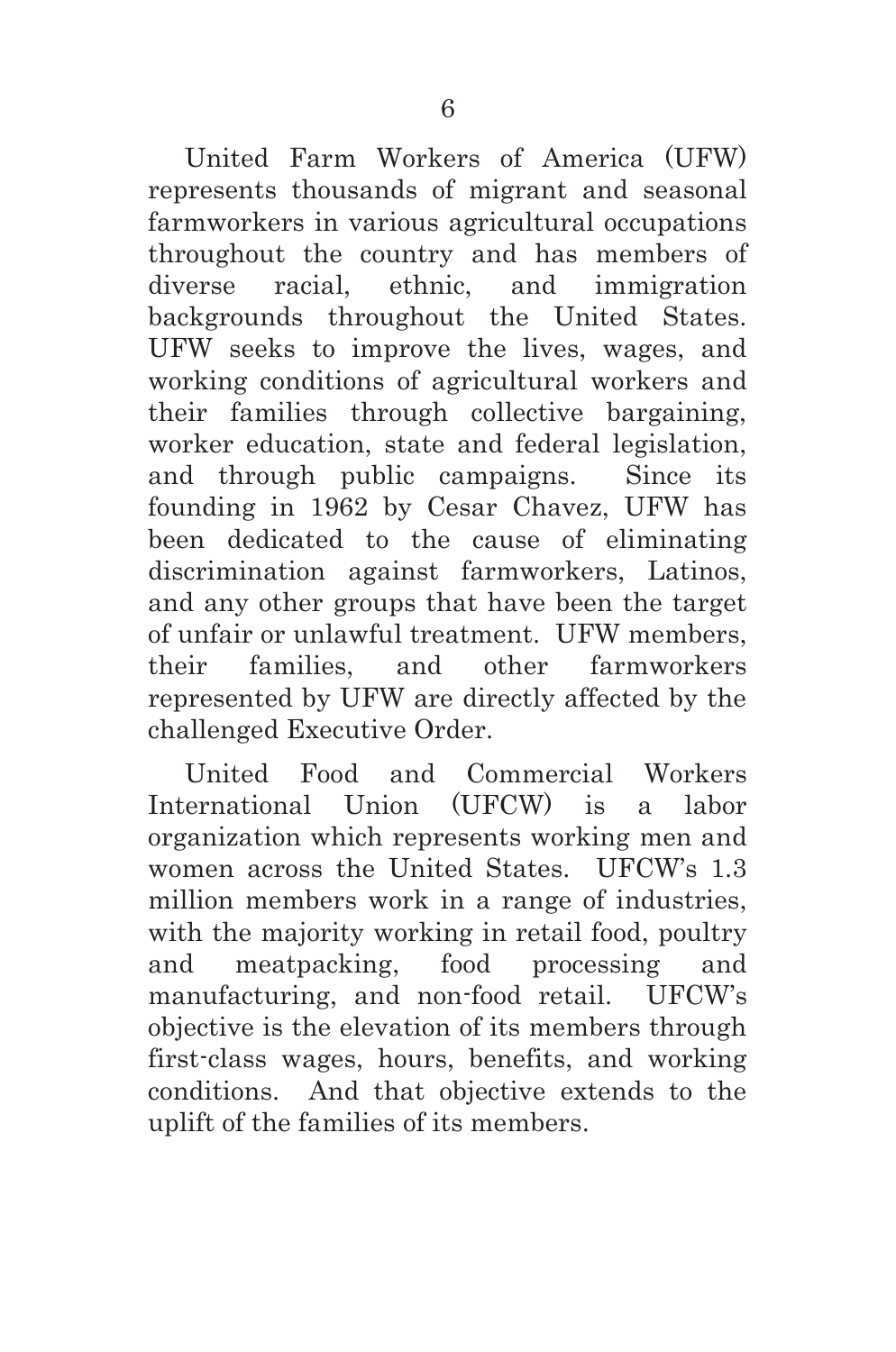UFCW and its predecessor unions have represented immigrants from around the world since the beginning of the last century, particularly workers in the packinghouses and stockyards. Immigrant workers continue to form a vital part of these and other workforces that UFCW represents. UFCW has members from the nations whose citizens are banned by the Executive Order. UFCW is aware that many of these workers experienced wrenching separation from their homelands due to war and famine. Accordingly, UFCW opposes religious and national origin discrimination and forced family separation.

The United Steel, Paper and Forestry, Rubber, Manufacturing, Energy, Allied Industrial and Service Workers International Union, AFL-CIO-CLC (USW), is the largest industrial union in the United States and also represents tens of thousands of workers in health care and other service sectors. USW is deeply concerned with American immigration policy, both as it affects our members who are immigrants and other immigrants.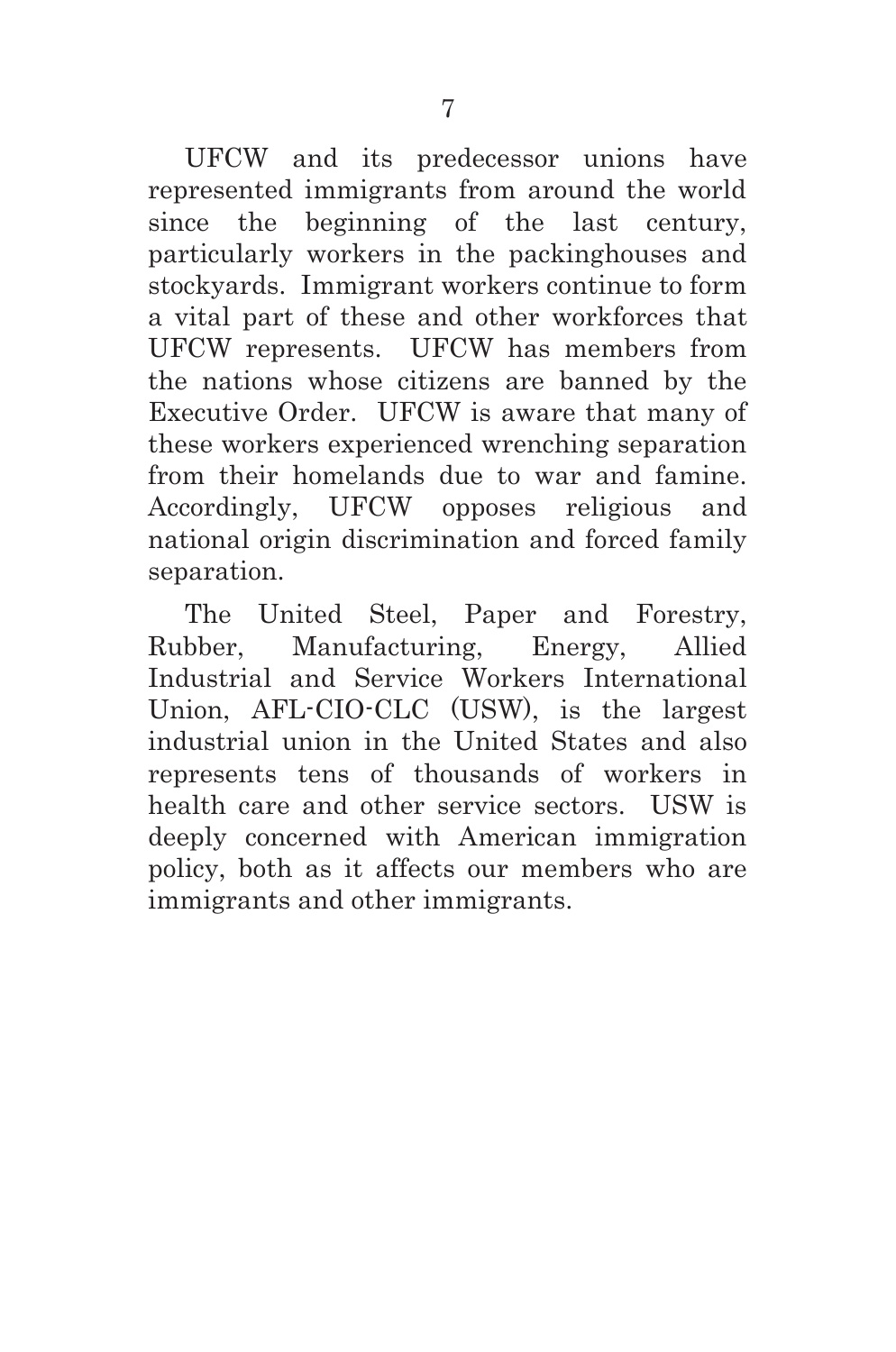### INTRODUCTION AND SUMMARY OF ARGUMENT

The issue in this case is whether the President's Executive Order that singles out six predominantly Muslim countries—following presidential campaign promises and postelection assurances of a "Muslim ban"—violates the Constitution or immigration laws of the United States.

Amici submit this brief to demonstrate the devastating consequences of the President's actions for individuals in the United States. The challenged Executive Order 13780, 82 Federal Register 13209 (2017), separates families and has already been associated with increased anti-Muslim discrimination and violence. Myriad studies show that such family separation and religious intolerance have concrete, negative effects on the physical and psychiatric well-being of targeted groups. The stories of individual union members recounted below confirm and illustrate that research, demonstrating the concrete effects, trauma, and stigma inflicted by the Executive Order on U.S. citizens and persons lawfully present in the United States.

To be sure, some members of our society harbored anti-Muslim animus before President Trump issued Executive Order 13780. But that makes the harm done by the Order all the more consequential. Instead of redressing or ameliorating the threat to Muslims and their families in the United States, the President's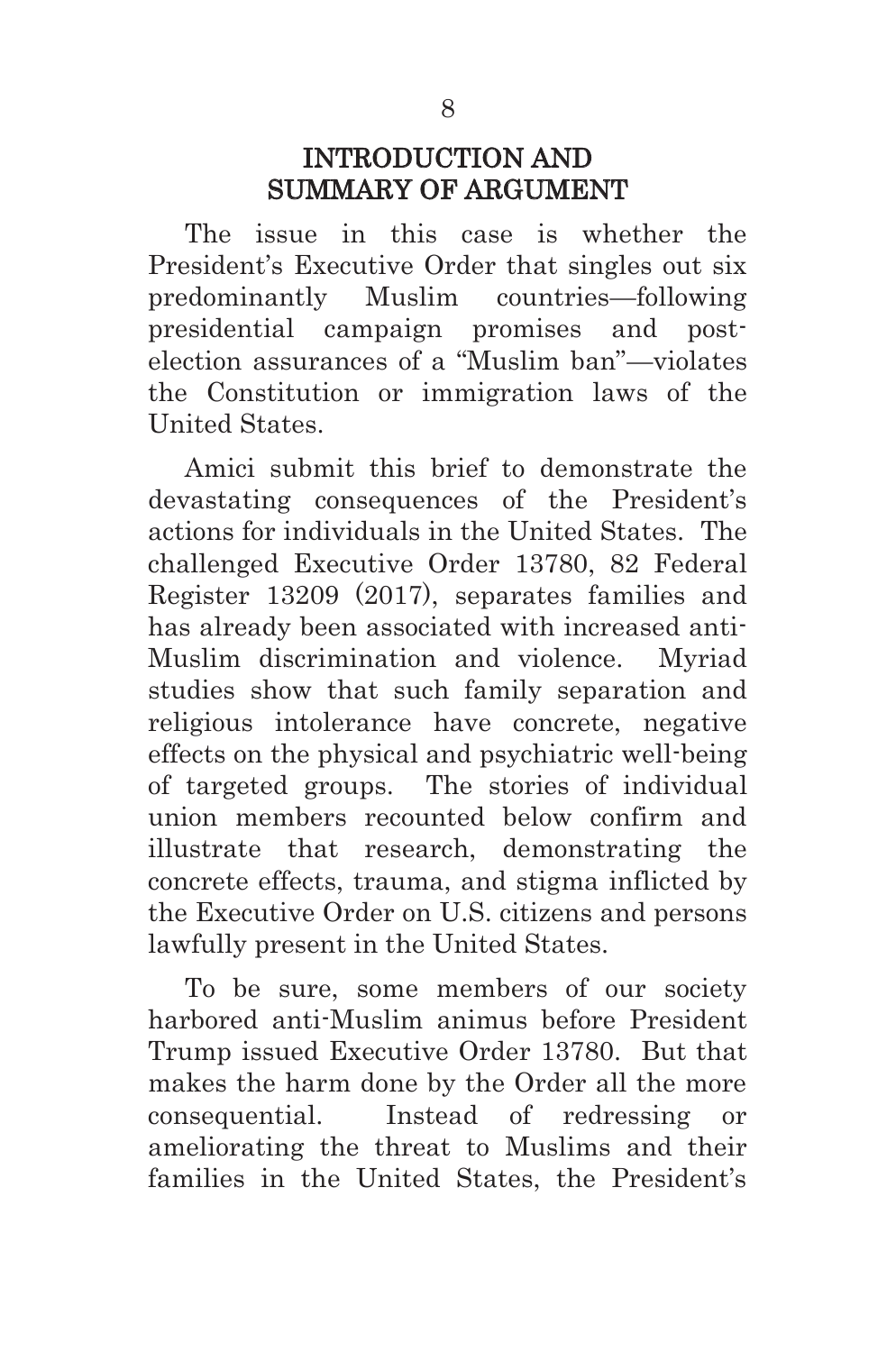action exacerbates that threat by giving discrimination and intolerance the official imprimatur of the most important elected official in our democracy.

## ARGUMENT

## I. The Challenged Executive Order Causes Irreparable Harm by Separating Citizens and Immigrants from Family Members Abroad.

The negative physical and mental health consequences of compelled family separation are both obvious and well-documented. Numerous studies and reports document the harm of such separation.

Studies of transnational families, for example, document and explain how separation negatively affects parents and children as individuals and the bond between them. See, e.g., Sarah Horton, A Mother's Heart Is Weighed Down with Stones: A Phenomenological Approach to the Experience of Transnational Motherhood, 33 Culture, Med., & Psychiatry 21, 21–40 (2009). The limits on physical interaction imposed by geographic separation make intimate relations between parents and children challenging and, consequently, the parent-child bond suffers. See Karlijn Haagsman et al., Transnational Families and the Subjective Well-Being of Migrant Parents: Angolan and Nigerian Parents in the Netherlands, 38:15 Ethnic & Racial Stud. 2652, 2653–54 (2015).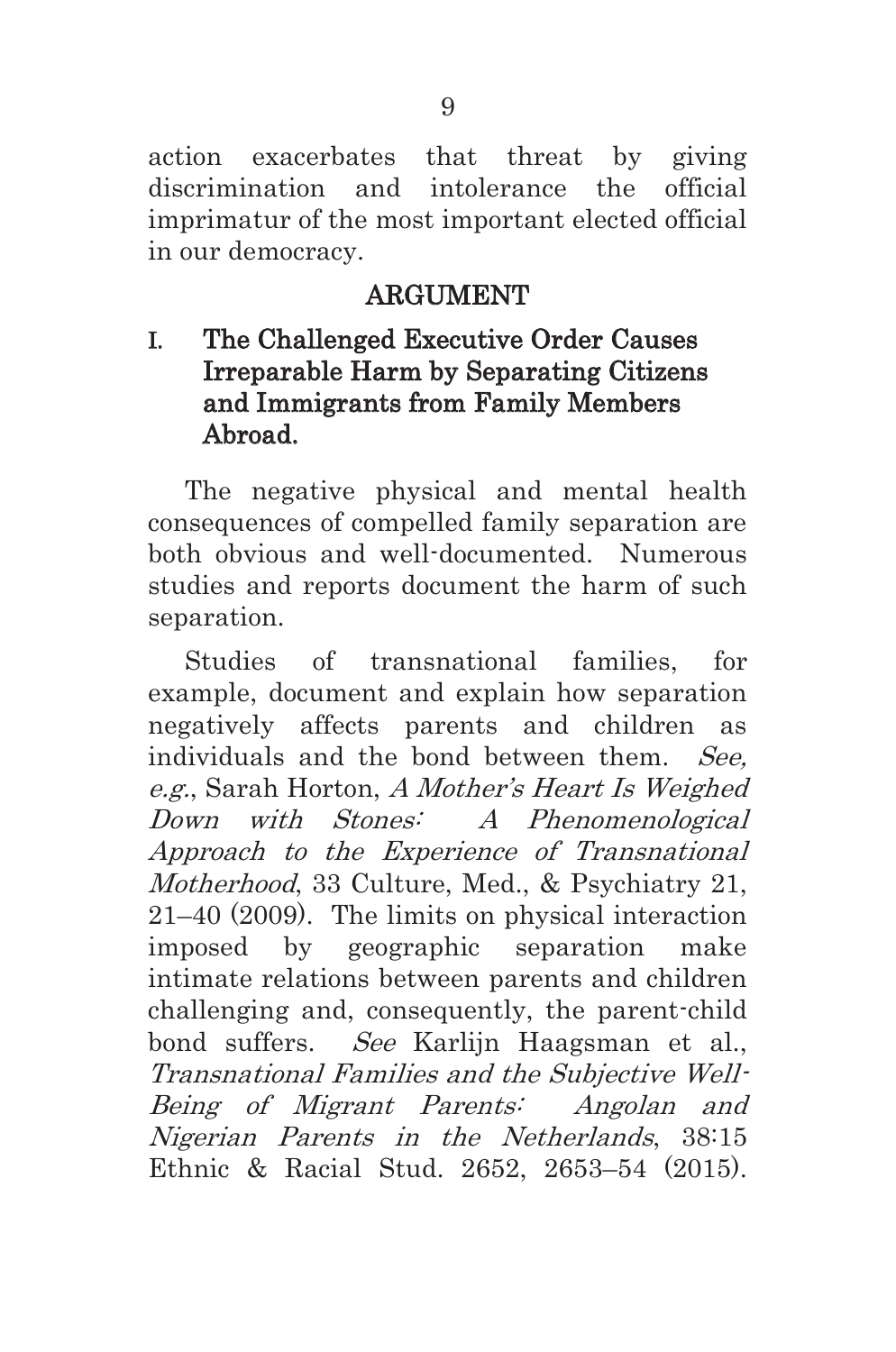"This loss of intimacy and frustrated efforts to maintain close bonds . . . can cause severe emotional distress for both parents and children who feel that the bond is deteriorating." Id. at 2654.

For parents, the pain of separation is often accompanied by feelings of guilt. See id. And because norms of "good mothering" frequently assume that women are primary caregivers and responsible for reproductive care work, women especially tend to be emotionally affected by family separation. Id. Geographic distance prevents women from fulfilling expected roles, and, as a result, "women feel guilty, ashamed and stigmatized." Id.

The pain of separation is long-lasting for parents. One study found that parents recalled the circumstances of their family's migration process and "emotionally laden details of their family separations" even after living in the United States for ten years or more. Dana Rusch & Karina Reyes, Examining the Effects of Mexican Serial Migration and Family Separations on Acculturative Stress, Depression, and Family Functioning, 35(2) Hispanic J. Behav. Sci. 139, 151 (2012).

Not surprisingly, family separation inflicts serious harm on children as well. One 14-yearold girl described her experience this way: "The day I left my mother I felt like my heart was staying behind." Carola Suárez-Orozco et al., I Felt Like My Heart Was Staying Behind: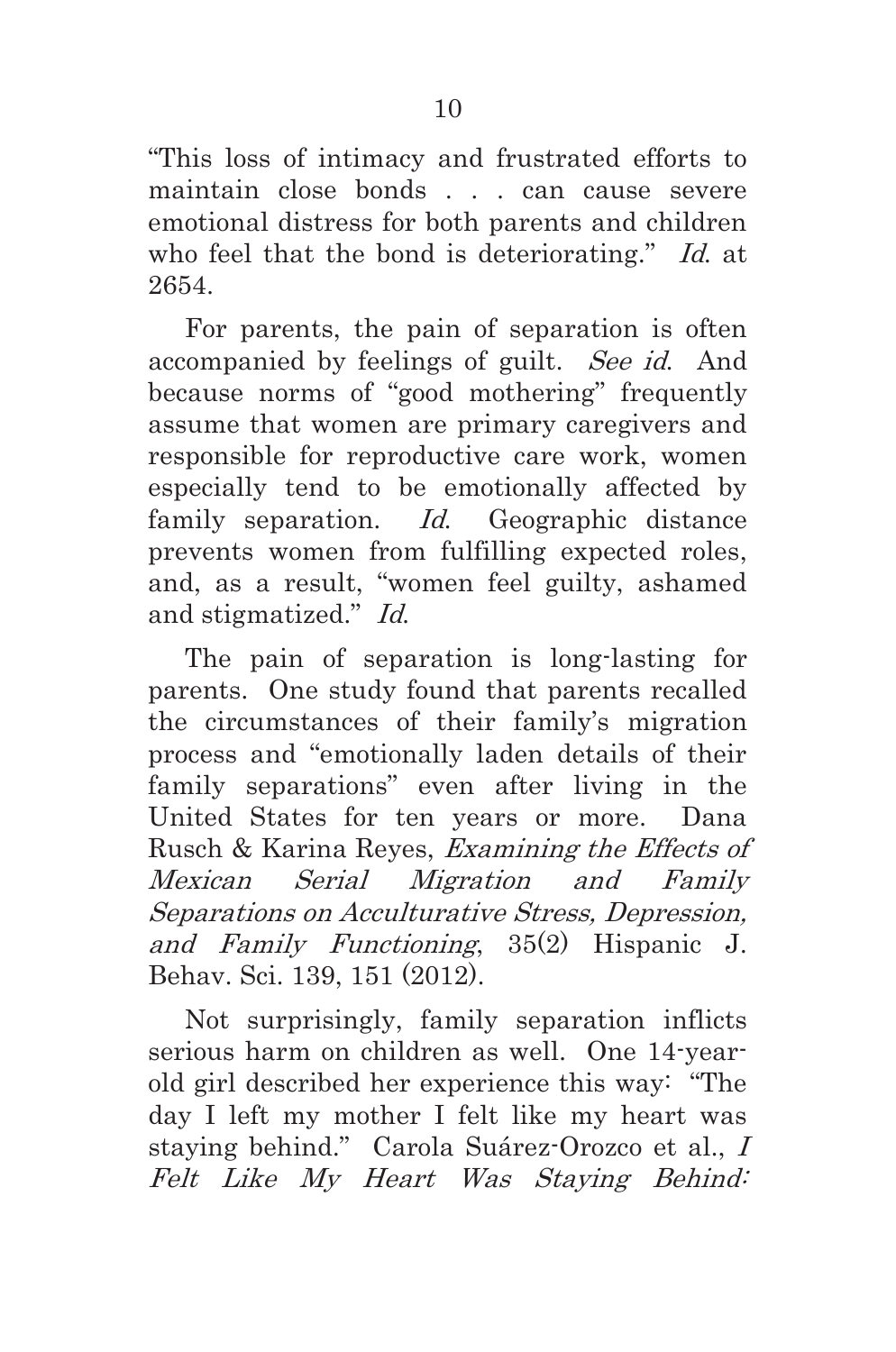Psychological Implications of Family Separations & Reunifications for Immigrant Youth, 26(2) J. of Adolescent Res. 222, 240 (2010). The separation is damaging even though parents may try to maintain contact through letters, phone calls, and contributions to their children's material well-being. Id. And children face difficult experiences not only when they are first separated from their parents but also at reunification, when children can feel disoriented, estranged from their parents, mistrustful, and uncomfortable in their new family dynamic (sometimes including new siblings). Id. at 242– 45. Children also experience a sense of loss all over again as they are separated from interim caretakers. Id.

Studies show that family separation has meaningful physiological consequences as well. Family separation is almost inevitably accompanied by "[p]rolonged exposure to serious stress—known as toxic stress," which the American Academy of Pediatrics has warned "can harm the developing brain and negatively impact short- and long-term health." Sara Reardon, Health Toll of Immigration Policies Begins To Emerge, 544 Nature 148 (Apr. 13, 2017).

Furthermore, "[a] number of clinical studies . . . show that there are substantial negative psychological repercussions for immigrant children and youth who have been separated from their parents." Suárez-Orozco, supra, at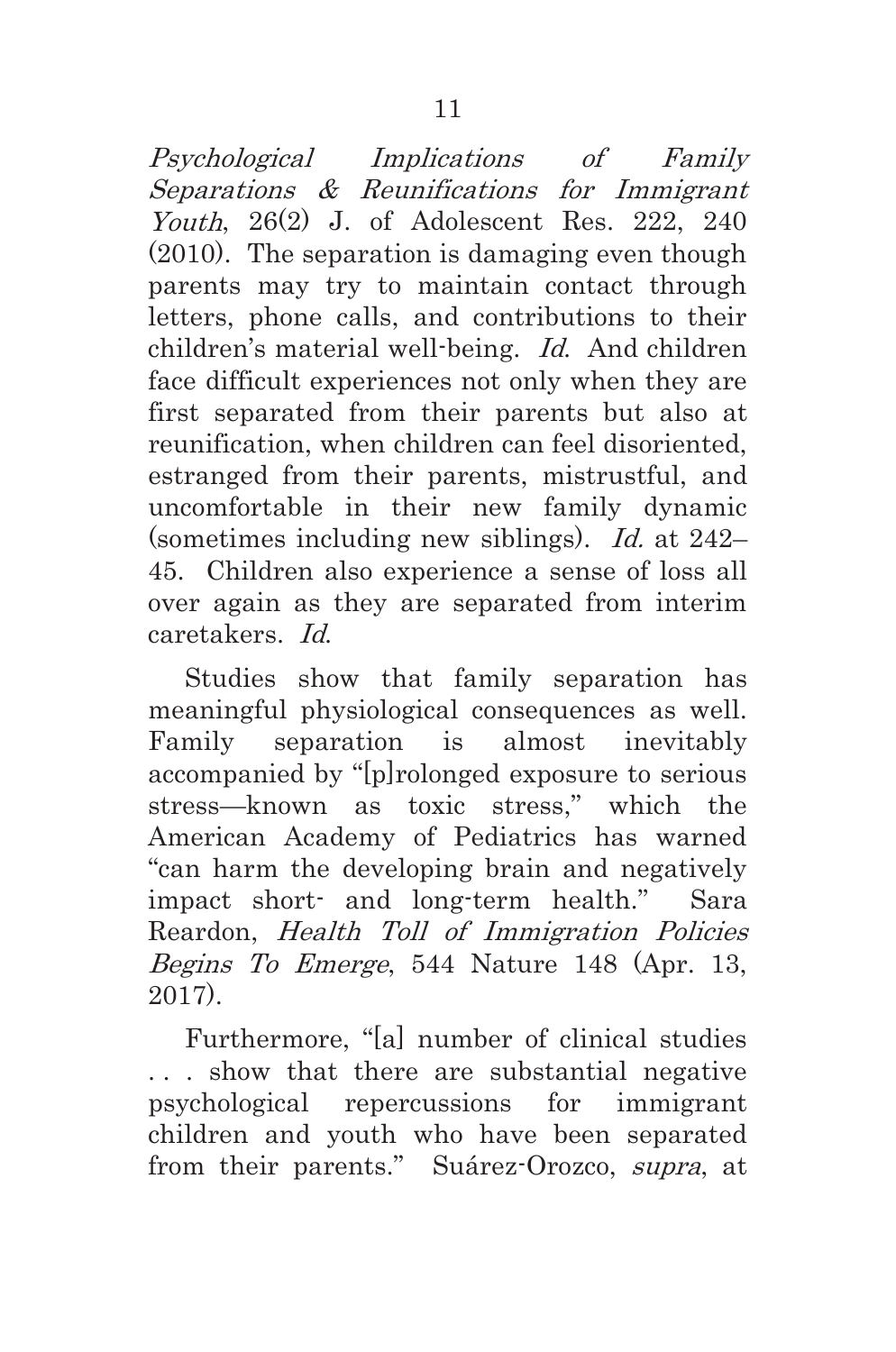227. Children who feel abandoned by their parents may respond with despair and detachment, *id.*, and separated children are more likely to report symptoms of anxiety and depression in the initial years after migration than children who were not separated from their parents. Id. at 222; see also Jeanne Miranda et al., Depression Among Latina Immigrant Mothers Separated from their Children, 56(6) Psychiatric Servs. 717, 720 (2005) (finding that immigrant Latinas separated from their children are at greater odds for depression than women not separated).

Family separation has particularly severe consequences for those fleeing trauma who are admitted to the United States as refugees. Data indicate that "the family plays a central role in modulating the processes that influence the aftermath of trauma." Cecile Rousseau et al., Trauma and Extended Separation from Family among Latin American and African Refugees in *Montreal*, 64(1) Psychiatry 40, 57 (2001). The family is "an anchor for both emotion and identity" and aids "torture victims who often feel estranged and alienated." Id. For refugees able to stay together with family, the presence of close relatives can even "seem to transform adversity into a source of strength, perhaps by aiding in the rebuilding of a meaningful universe." Id.

By contrast, refugees separated from their loved ones feel "more disoriented than those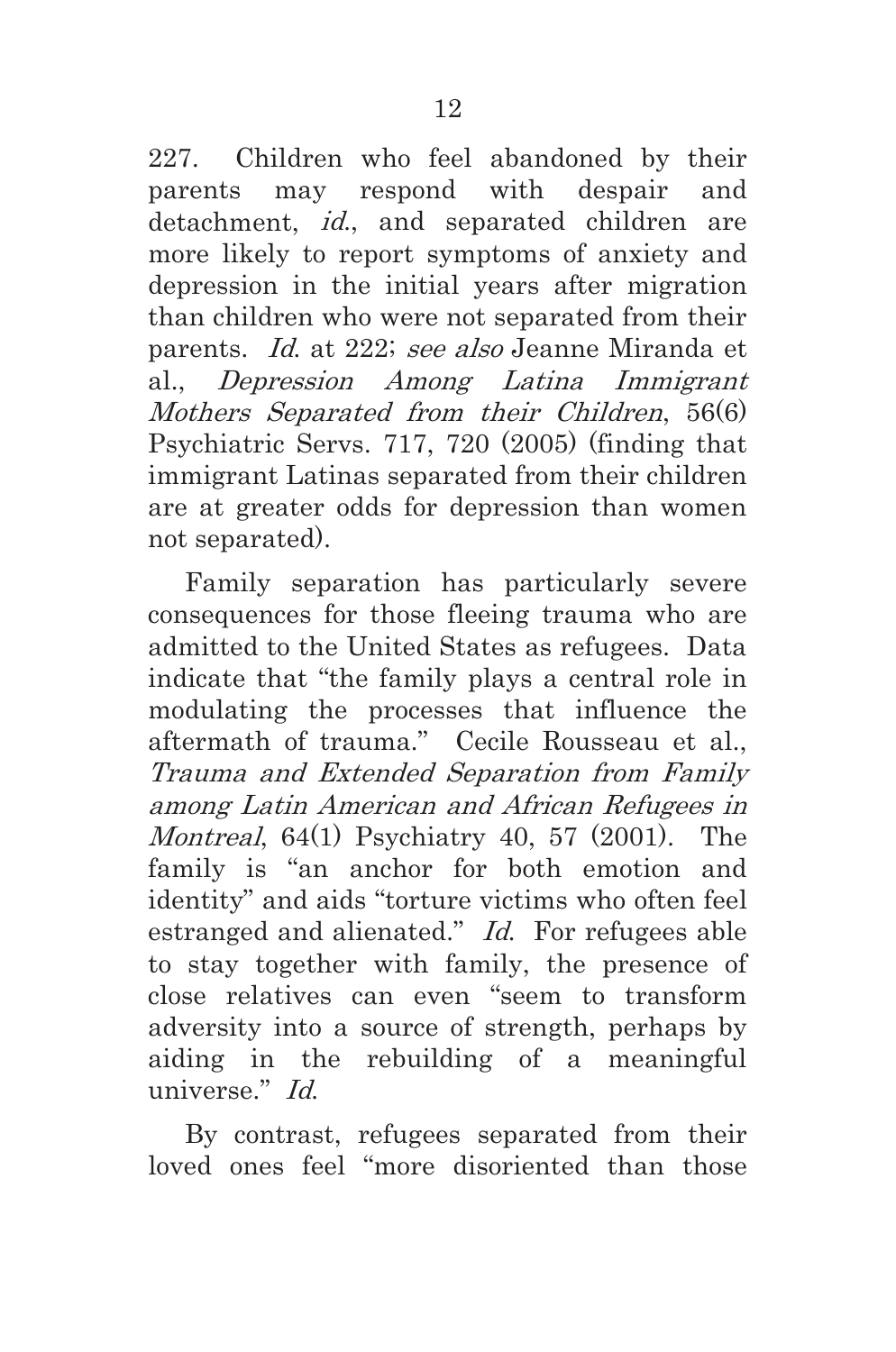living with at least part of their families" and "seem more overwhelmed by unspeakably painful memories." *Id.* at 56. They are also "tormented daily by worry about what will become of the family members still overseas," id. at 49, and feel significant guilt about having left their families behind with threats of reprisals looming over them, *id.* at 41. "For refugees who have had traumatic experiences, extended separation from family members may serve as a continuing link to an unbearable past  $\dots$ ." Id. at 41.

### II. The Executive Order Promotes Anti-Muslim Hostility, Discrimination, and Stigma.

In addition to causing harm via forced family separation, the challenged Executive Order promotes stigma and encourages anti-Muslim hostility and violence.

A persistent theme in anti-Muslim discrimination is the allegation and assumption that Muslims are not "real" Americans—and are perpetual outsiders and aliens in their own land, despite viewing themselves as completely American. See, e.g., Kevin L. Nadal et al., Subtle and Overt Forms of Islamophobia, VI(2) J. of Muslim Mental Health 15, 22, 27–28 (2012). The anti-Muslim rhetoric used by President Trump before and after his election has encouraged such erroneous claims, and the singling out of predominantly Muslim countries for disfavored treatment furthers and deepens the sense of Muslims as unwelcome outsiders.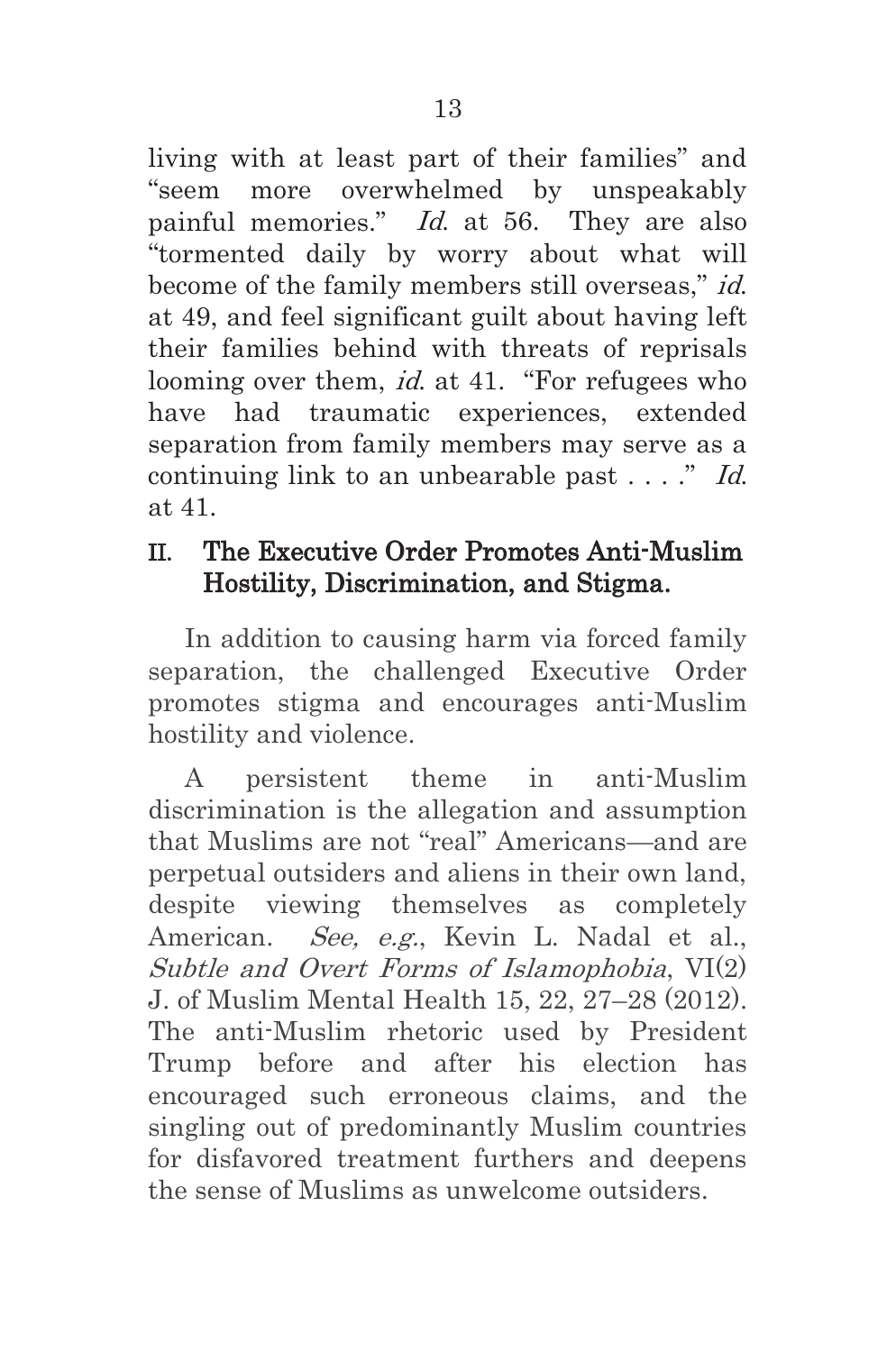Indeed, the announcement of the Executive Order is seen by many as encouraging the false and dangerous equating of Islam, one of the world's great religions and the faith tradition of 23% of the world's population,2 with violence and terrorism. See generally Rebecca A. Clay, Islamophobia: Psychologists Are Studying the Impact of Anti-Muslim Sentiment and Exploring Ways To Prevent It, 48(4) Monitor on Psychol. 34 (Apr. 2017). President Trump himself cited the September 11 attacks as justification for the Order, even though none of the men behind those attacks (or any subsequent, fatal terrorist attack in the United States) hailed from the targeted countries. See id. The reference to September 11 thus makes sense *only* if one links Muslims generally with terrorism.

Having that link drawn from the White House and embodied in official policy gives people tending toward Islamophobia the permission to act on their biases. A quarterly report by the Council on American-Islamic Relations (CAIR) shows that the number of anti-Muslim hate crimes in the first half of 2017 spiked 91% as compared to the same period in 2016. See 2017 on Track to Becoming One of the Worst Years Ever for Anti-Muslim Hate Crimes, CAIR, http://islamophobia.org/158-key-issues-in-

l

<sup>2</sup> Pew Research Ctr., The Future of World Religions: Population Growth Projections, 2010-2050, at 6 (Apr. 2, 2015), http://www.pewforum.org/2015/04/02/religiousprojections-2010-2050/.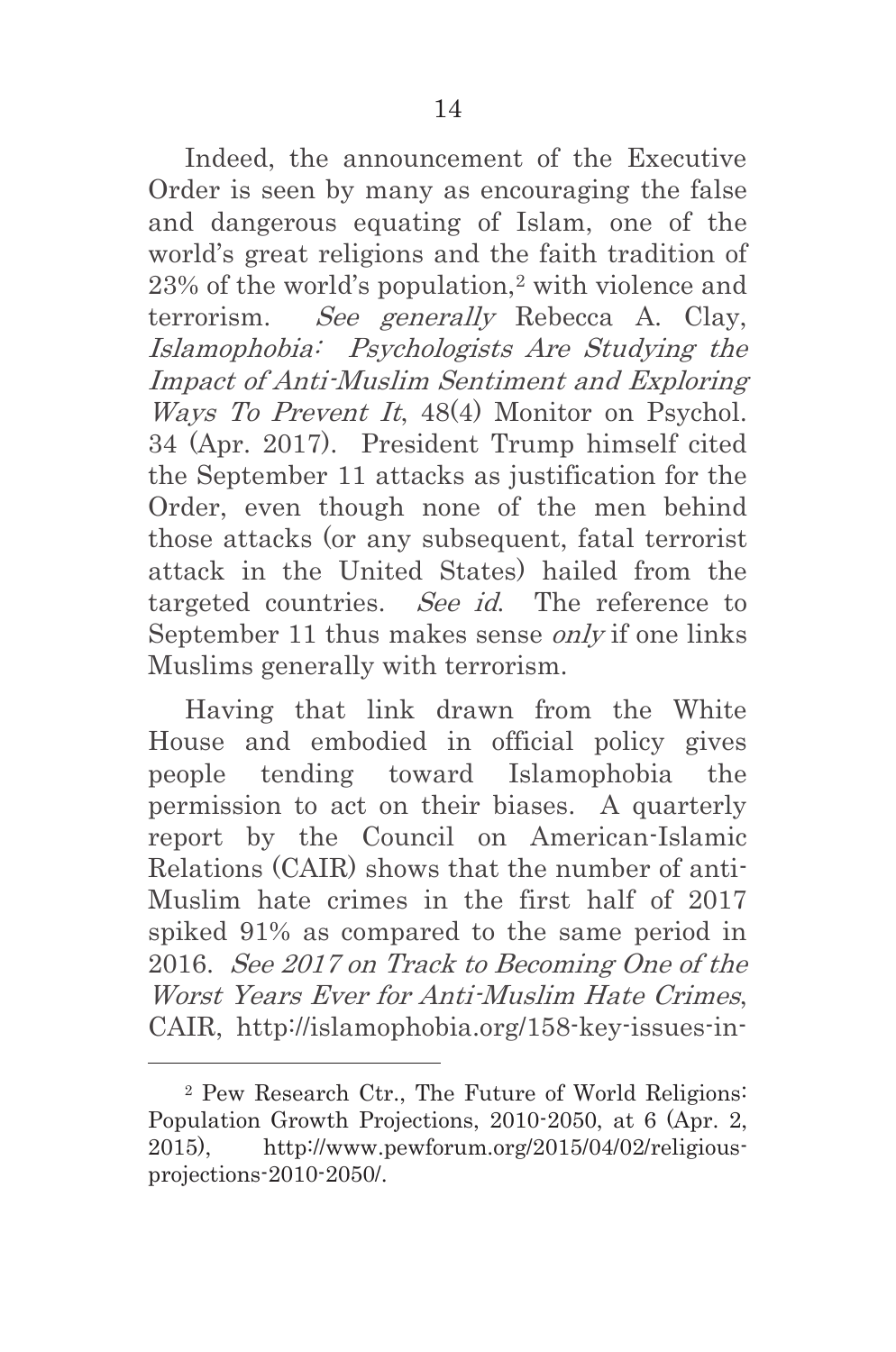islamophobia/209-2017-on-track-to-becomingone-of-the-worst-years-ever-for-anti-muslimhate-crimes.html (last updated July 19, 2017). Disturbingly, the Southern Poverty Law Center found that post-election incidents of harassment and intimidation were most commonly reported in K-12 schools. See David R. Williams, Ph.D., et al., Health Effects of Dramatic Social Events—Ramifications of the Recent Presidential Election, 376(23) New Eng. J. of Med. 2295, 2296 (June 8, 2017).

There has also been a noticeable escalation in violence, as reflected in the very recent incident of fires, Nazi graffiti, and broken glass at an Iraqi-American business in downtown Flagstaff, Arizona, which followed the ripping up of copies of the Quran at a Tucson mosque in March, which followed broken windows at a Middle Eastern bakery in Phoenix shortly before that. See CAIR-AZ Calls for Hate Crime Probe for Iraqi-American Business Vandalized with Nazi Symbol, CAIR, https://www.cair.com/ (last updated Sept. 5, 2017).

The hostility and discrimination encouraged by the Executive Order's singling out of predominantly Muslim countries has negative physical and mental health consequences as well for those who feel targeted. As explained recently in the New England Journal of Medicine, "communities who feel vulnerable because they belong to a stigmatized, marginalized, or targeted group" can experience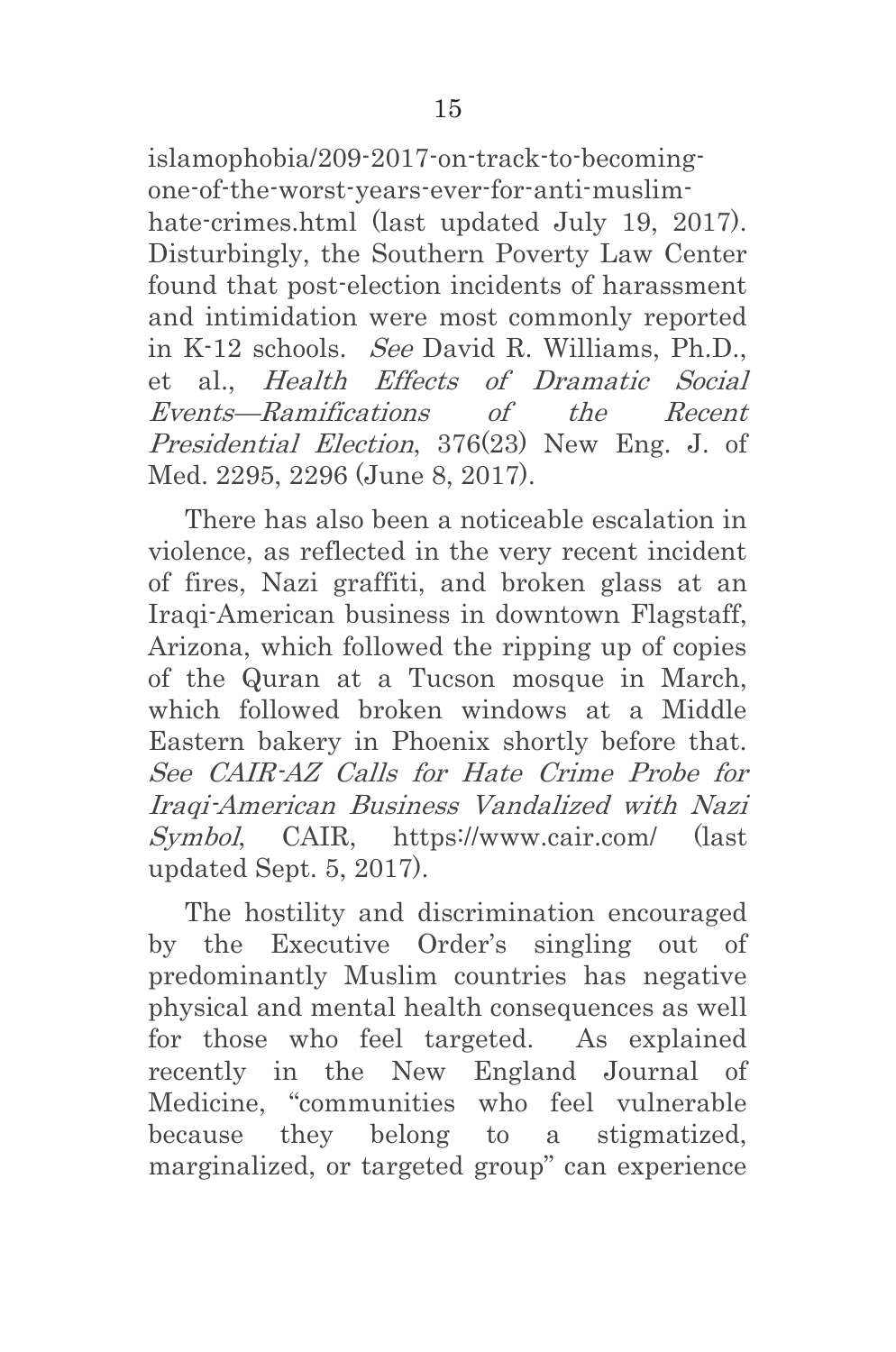negative health effects as a result. Williams, supra, at 2295. With respect to people of Middle Eastern descent, in particular, a post-September 11 study conducted in the Detroit area "found that experiences of discrimination and abuse . . . were positively associated with physiological distress . . . ." *Id.* at 2296. Another study found that Arab-American women in California experienced increased risk of low-birth-weight babies or pre-term births in the six months after September 11; women in other racial and ethnic groups did not experience any similar effects.  $Id$ 

Additional research has found an association between religious discrimination and depression in American Muslim women. See Dena Hassouneh, Ph.D., Anti-Muslim Racism and Women's Health, 26(5) J. of Women's Health 401 (2017). And another study of Muslim Americans found that those who reported experiencing discrimination were more likely to distrust, display negative attitudes, and display avoidant behaviors toward majority group members. See Muniba Saleem & Srividya Ramasubramanian, Muslim Americans' Responses to Social Identity Threats: Effects of Media Representations and Experiences of Discrimination, Media Psychol. (Apr. 4 2017), http://www.tandfonline.com/doi/ full/10.1080/15213269.2017.1302345.

Research also shows the negative health effects of discrimination more generally. One 2015 study found an elevated risk of death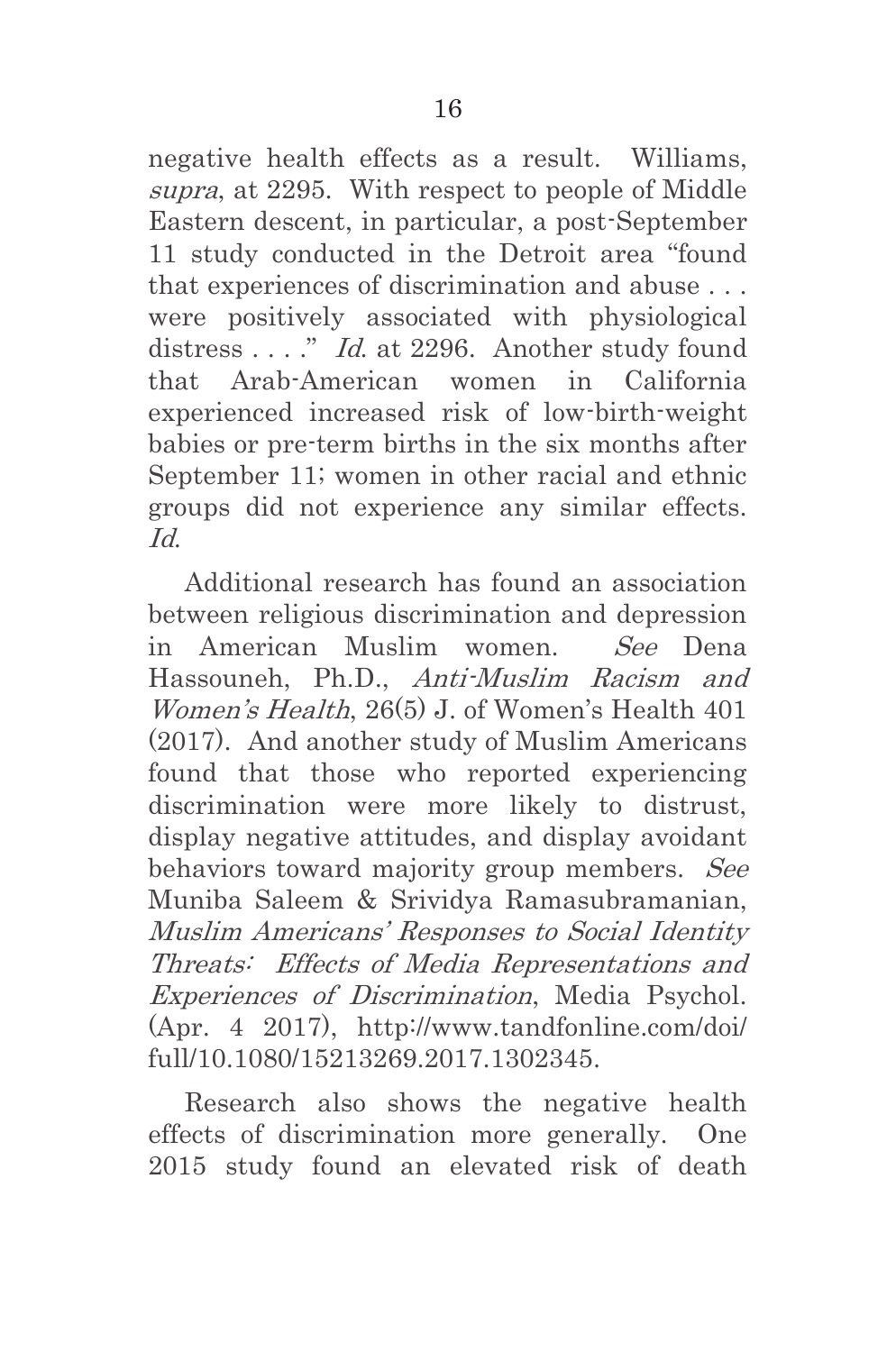among adults residing in communities where levels of racial prejudice were high, Williams, supra, at 2296, and immigrant children exposed to discrimination have been found to suffer adverse psychological consequences, David K. Androff et al., U.S. Immigration Policy and Immigrant Children's Well-being: The Impact of Policy Shifts, 38(1) J. of Soc. & Welfare 77, 90 (2011). Everyday experiences of discrimination have also been associated with coronary artery calcification, high blood pressure, poor sleep, and depression, distress, and anxiety. Goleen Samari, Islamophobia and Public Health in the United States, 106(11) Persp. from the Soc. Sci. 1920, 1921 (Nov. 2016). Moreover, research indicates that associated stress adversely affects health not only through actual experiences but also because of rumination, vigilance, and worry over potential exposure. See Williams, supra, at 2297.

## III. Union Members and Their Families Have Been Harmed by the Executive Order.

Millions of employees nationwide are united in the amici unions, and many union members and their families have been harmed by the travel-ban Order. The experiences of individual union members confirm and illustrate the social science data cited above.3

l

<sup>3</sup> The individuals whose stories are told below all consented to having their experiences recounted here, Footnote continued on next page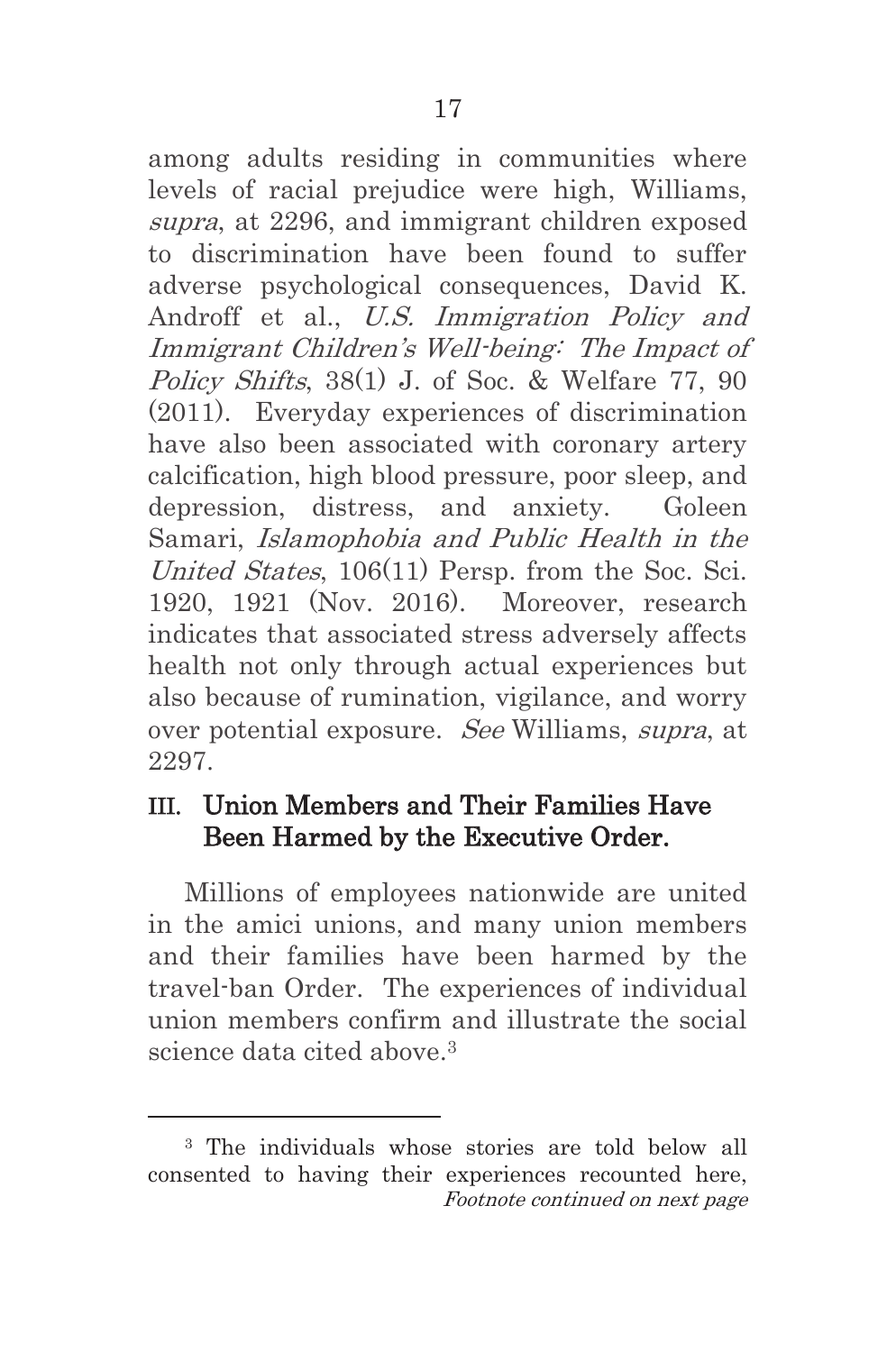Abu Talib Ali

Abu Talib Ali is a 58-year-old wheelchair agent at Minneapolis-St. Paul International Airport who has lived in the United States since 2010 when he arrived from his native Sudan and was granted asylum. Abu Talib's wife, Maha, and his three children followed in 2013.

In Sudan, Abu Talib was a lawyer and involved in politics, in addition to being president of his local soccer club in the city of Shendi. As a politician in his city, Abu Talib opposed the Muslim Brotherhood's imposition of religious law. As a result, the government imprisoned and tortured him for a year during which time he lost 33 pounds.

Looking back on that period, Abu Talib describes a "very bad feeling — very sad because I was human. They beat us like animals. . . . It was very terrible. Every second, every hour you think they are going to take you out for torture. Abu Talib this is your turn . . . ." Bart Jansen, Minnesota Airport Worker from Sudan Fights Travel Ban, USA Today, Apr. 21, 2017, https://www.usatoday.com/story/news/ 2017/04/21/travel-ban-abu-talib-ali-fights-

 $\overline{a}$ 

Footnote continued from previous page

and records of the interviews conducted with them are on file with undersigned counsel. Some participants chose to maintain a measure of anonymity by using first names or initials only.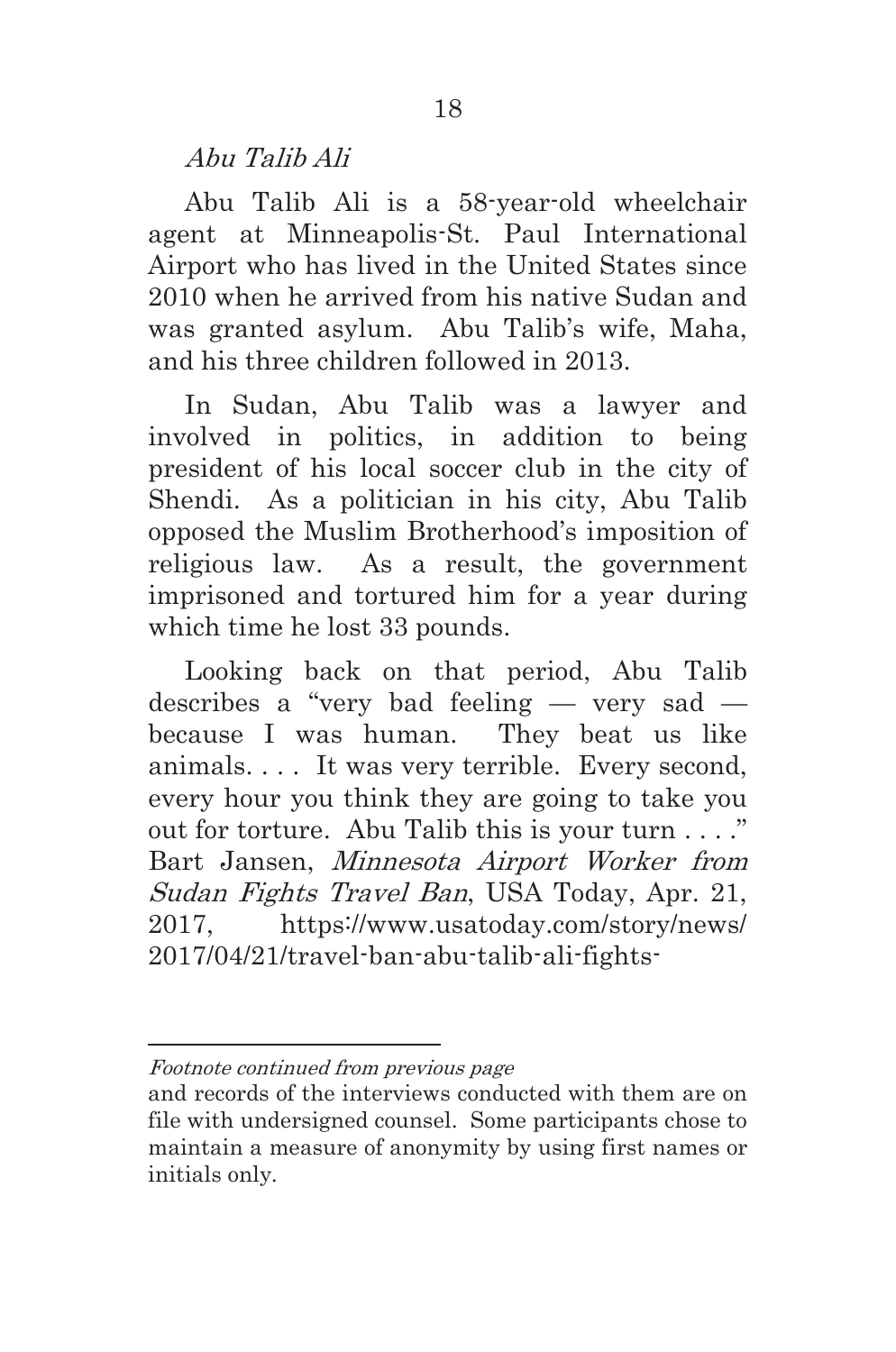religious-discrimination-in-appeal-againstpresident-trumps-order/100716824/.

Abu Talib was eventually able to come to the United States with the help of an American law professor who learned of his case while she was working at the University of Khartoum.

Now, Abu Talib, his wife (who also works at the airport), and two of his children are legal permanent residents with green cards. Two of Mr. Ali's children live with him in Minneapolis: Sadam, who is 24 and working while attending Normandale Community College, and Sajda, who is 18 and will graduate from Kennedy High School soon. Both children hope to apply for citizenship next year.

Another daughter, Maab, returned to Sudan to study medicine at the University of Khartoum before obtaining her green card, and Abu Talib is afraid that because of the Executive Order he will not be able to visit his daughter and she will not be able to return to the United States. He fears that if he visits Sudan as a legal permanent resident of the United States, he will not be allowed to return.

Abu Talib has eight brothers and sisters in Sudan. He says, "My sisters cry for me to visit them, but I am afraid to leave now." Id. Abu Talib would also like to return to Sudan in order to sell some of his family's property, including a farm and some houses, so that he can bring the money here to start a business in his community in Minnesota. He says: "My life is very good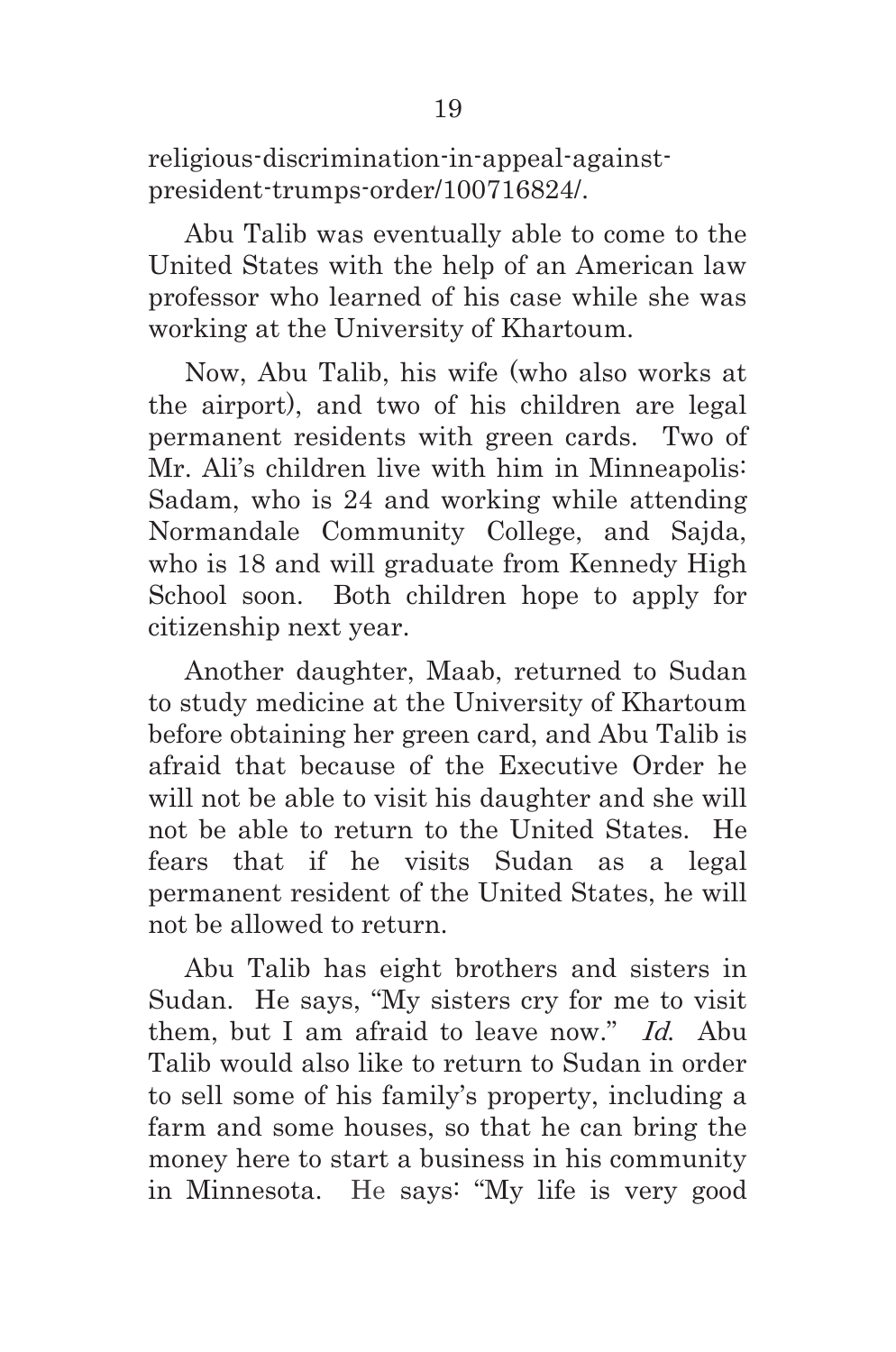here in Minnesota. I just want to be able to put my old life behind me, and focus on the future here. It's important to be able to bring my family together." Id.

 $Dr$   $KZ$ 

Dr. K.Z. is an internal medicine resident at a New York teaching hospital in Brooklyn, New York, and a member of SEIU's Committee of Interns and Residents (CIR). In 1998, Dr. K.Z. and his family fled persecution in Iran and entered the United States with refugee status. Although born in Iran, Dr. K.Z. became a naturalized U.S. citizen more than a decade ago.

Two months ago, Dr. K.Z. married Dr. N.N., a gastroenterology fellow who works at the same hospital and is also a CIR member. Dr. N.N. is a legal resident and citizen of Iran. As the couple planned their wedding, they did everything in their power to ensure that Dr. N.N's Iranian father would be able to come to the United States and participate in the wedding ceremony.

After issuance of the Executive Order, Dr. N.N's father was denied permission to enter the United States. The couple sought and received the assistance of their congressional representative, but even that did not help, and Dr. N.N's father was unable to give his daughter away during the wedding ceremony.

Dr. K.Z. says that his "wife was heart-broken that her father, the parent who had raised her, could not attend our wedding or participate in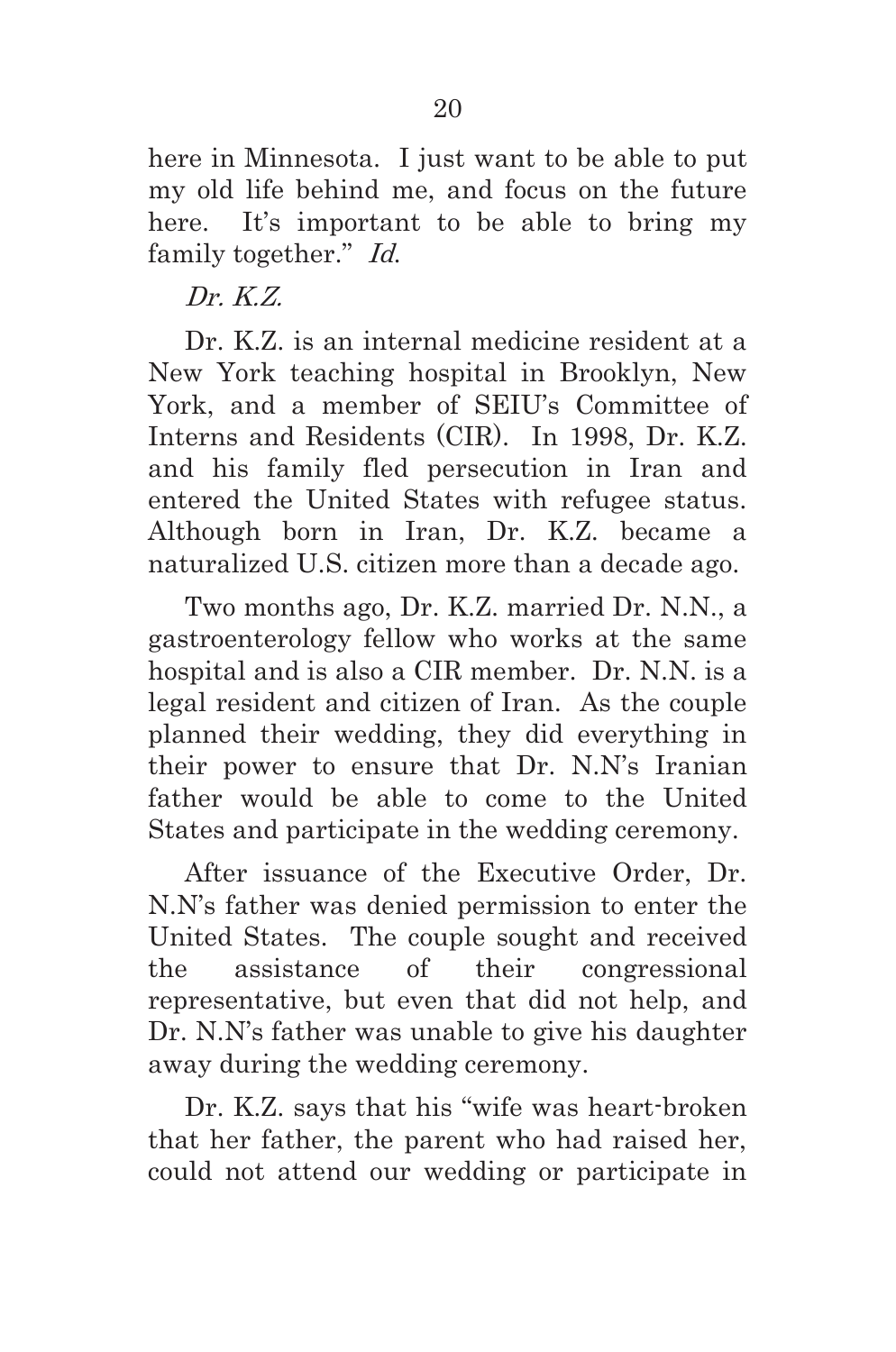the wedding rituals that meant so much to her. Her father's absence tainted what was to be one of the best days of our lives."

Dr. K.Z., while respectful of his Iranian heritage, feels completely Americanized. He completed his undergraduate work at the University of California, Los Angeles, and graduated from the University of California's Davis School of Medicine. Dr. K.Z.'s hospital serves low-income patients from diverse backgrounds, including Orthodox Jews and people of Arab, Chinese, Latin, Russian, Caribbean, and South and Southeast Asian descent. When Dr. K.Z. completes his residency, he intends to continue working in a U.S. hospital with a diverse group of patients providing critical care and treatment to patients suffering from cancer.

Dr. K.Z. was deeply disturbed and shaken by his personal experience with President Trump's Executive Order. "The United States welcomed and encouraged me and I truly believed that the words on the Statute of Liberty were meant for me." But "[i]t has been a crushing personal disappointment to learn that the citizens of certain countries, people like my father-in-law, were no longer welcome. President Trump's Executive Order changed all that."

#### Sadia

Sadia is an airport worker and participant in SEIU 32BJ's airport workers organizing campaign. She is employed at Logan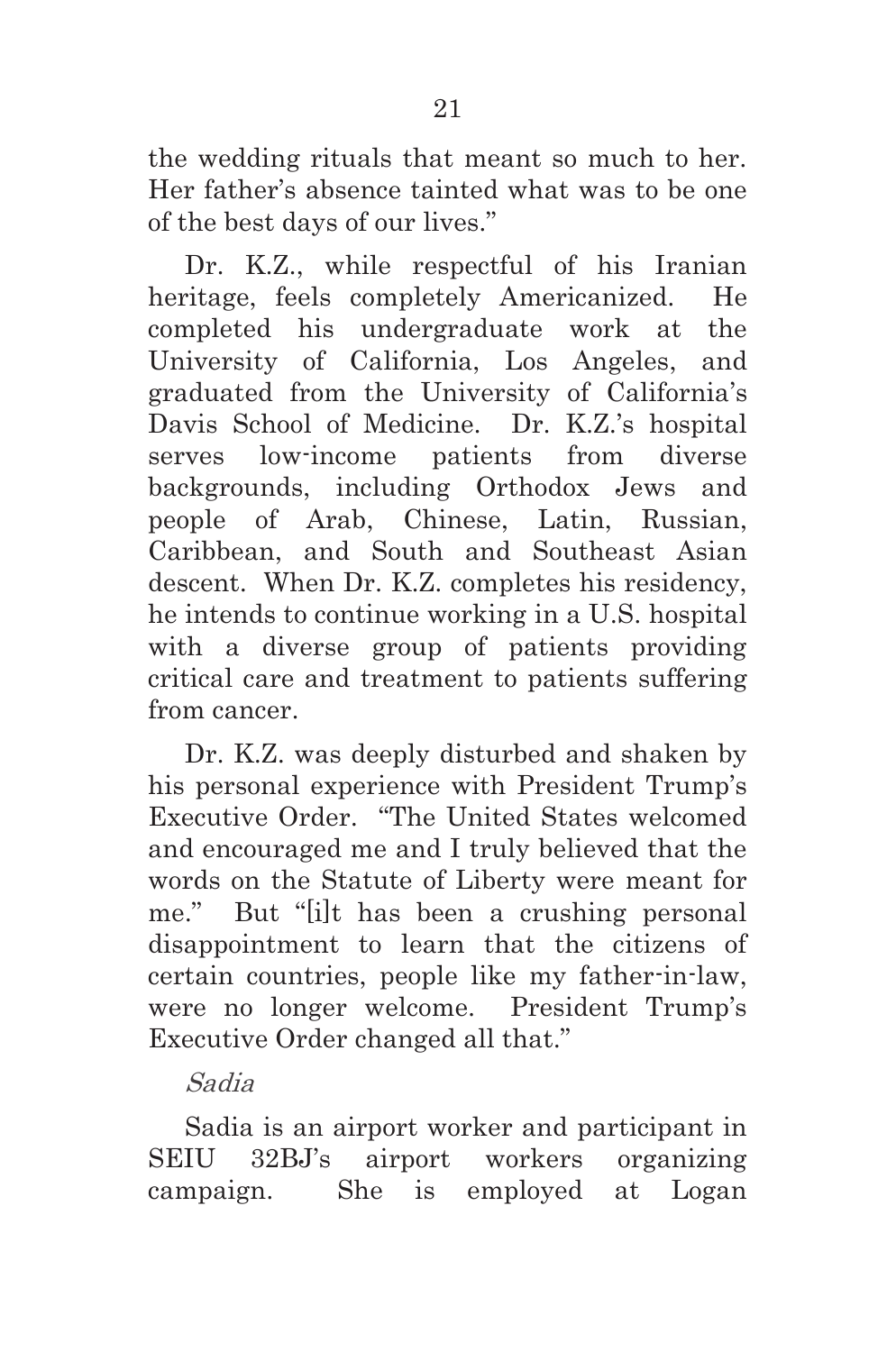International Airport in Boston, Massachusetts, and is a naturalized U.S. citizen born in Sudan. A widow and a single parent, Sadia lives in Chelsea, Massachusetts, with her six children, aged 26, 24, 17, 16, 12, and 8. She and her children came to the United States as refugees in January 2008.

In 2001, Sadia fled Sudan with her husband and children to escape political persecution by the Sudanese government. The family lived in Cameroon for almost one year before traveling to Ghana. For six years, the family lived in Ghana while their applications for refugee status in the United States were being processed. Sadia's husband died during that time in Ghana.

Sadia's eldest son currently has refugee status and is awaiting approval of his application for legal residency. Sadia's adult daughter is a legal resident, and her four minor children are U.S. citizens. But all of Sadia's remaining family—her parents, sisters, brothers and extended family—live in Sudan. Her 80 year-old father has not seen Sadia's children for more than 15 years and has never met three of them.

Sadia knows that under the Executive Order it will be impossible for her to petition for her father to immigrate to the United States or even to invite him to visit. It is Sadia's deepest wish that her father travel to the United States and come to know her children. She says: "I worry that my children are isolated from my heritage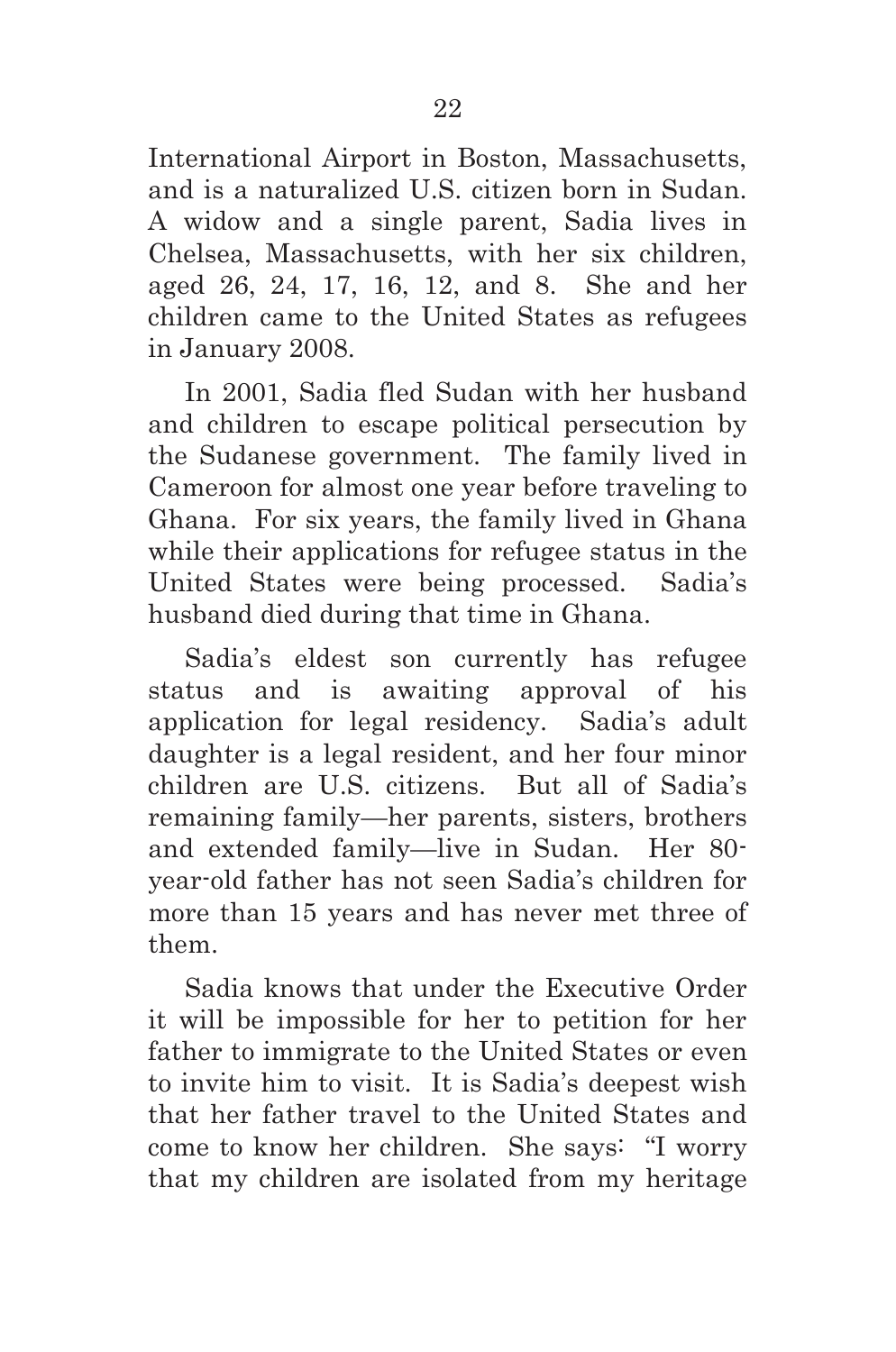and my family. We have no one in the United States. I can't afford the cost of visiting Sudan with my six children. But I dream of my children meeting my father before he dies."

While working at the airport, Sadia has been taunted and verbally abused because she wears a hijab, even though she is a loyal American. One man shouted at her to "get out of our country." Sadia believes that the Executive Order has increased the level of hostility against Muslims in the United States. "I think it shouldn't be important what religion you are. It was very painful to me to experience this treatment."

### Abdi

Abdi is 32 years old and has worked for the past nine years at Minneapolis-St. Paul International Airport. He is a naturalized American citizen who was born in Somalia.

Before coming to the United States, Abdi spent several years in refugee camps with his mother and siblings. While Abdi lived in the camps, his education was interrupted several times. But once Abdi arrived in the United States at the age of 18, he completed high school and earned a bachelor's degree at Metropolitan State University in Minneapolis. Abdi was then able to bring his wife and one of his three children to the United States.

Unfortunately, visas for Abdi's two older children, aged nine and seven, were not granted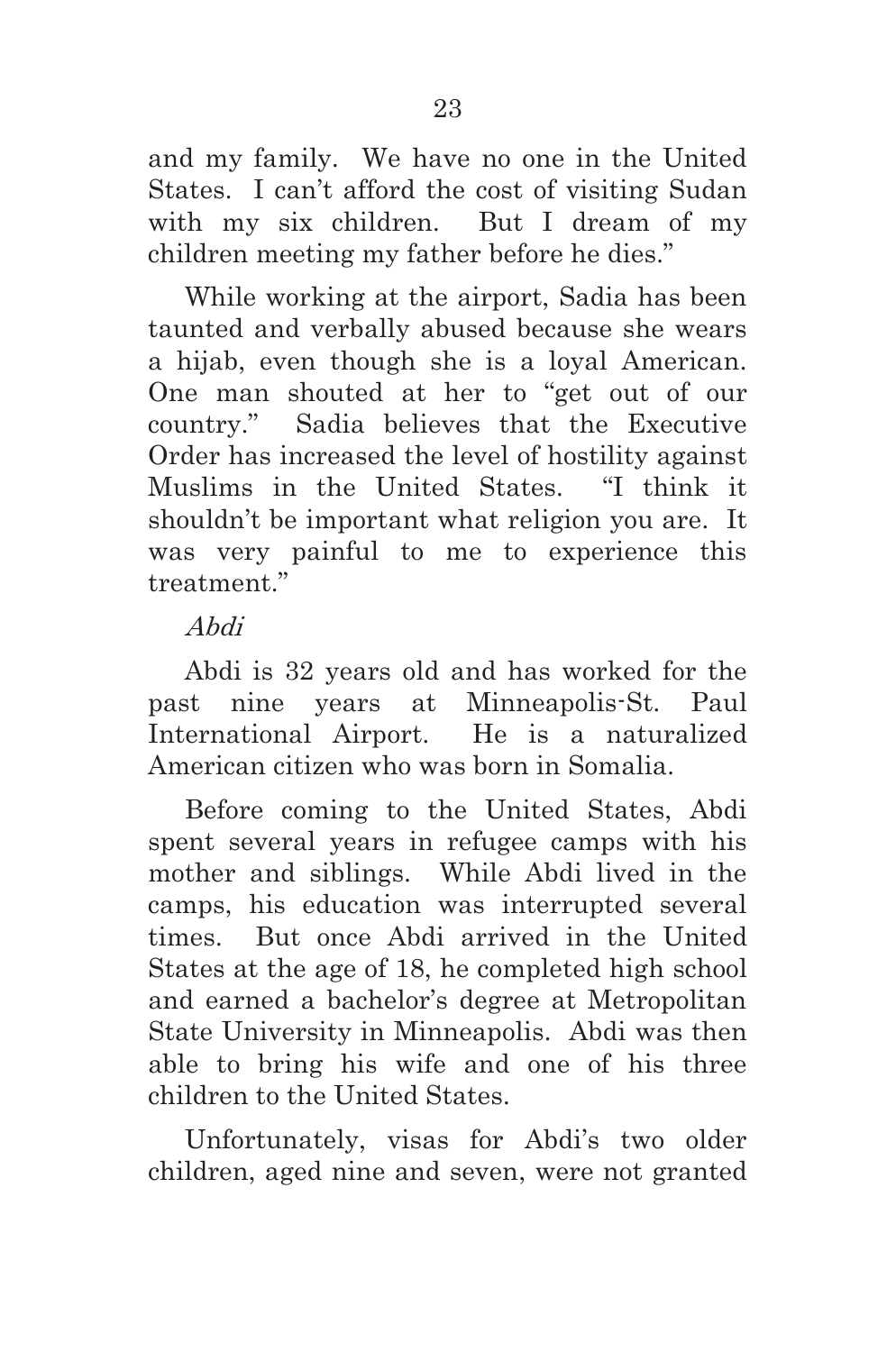when his wife's was. As a result, Abdi's two older children still live in Somalia with his mother, who cares for them even though she is in her sixties. Abdi sends money but he fears they will not be able to travel to the United States to reunite with him if the Executive Order is upheld. He says, "I can't stop thinking about them. I have to be able to do this."

Abdi also worries about his and other relatives' ability to travel as Somali-born citizens. One of his aunts, an American citizen, wants to travel home to visit a sick uncle but worries about being detained on her way back. He says, "What kind of American value is this, to keep families apart?"

A.F.

A.F. is an Iranian citizen and member of the UAW and its Local 5810 who came to the United States for graduate studies in 2011. A.F. obtained his Ph.D. in chemical engineering in 2016 from a prestigious American university, and he currently works as a postdoctoral researcher at the University of California's Lawrence Berkeley National Laboratory (LBNL). After being offered the position at LBNL, A.F. underwent an extensive, ninemonth-long background check conducted by the Department of Energy.

Since the signing of the Executive Order, A.F. has suffered from chronic stress and has felt unwelcome in the country where he has successfully lived, worked, studied, and paid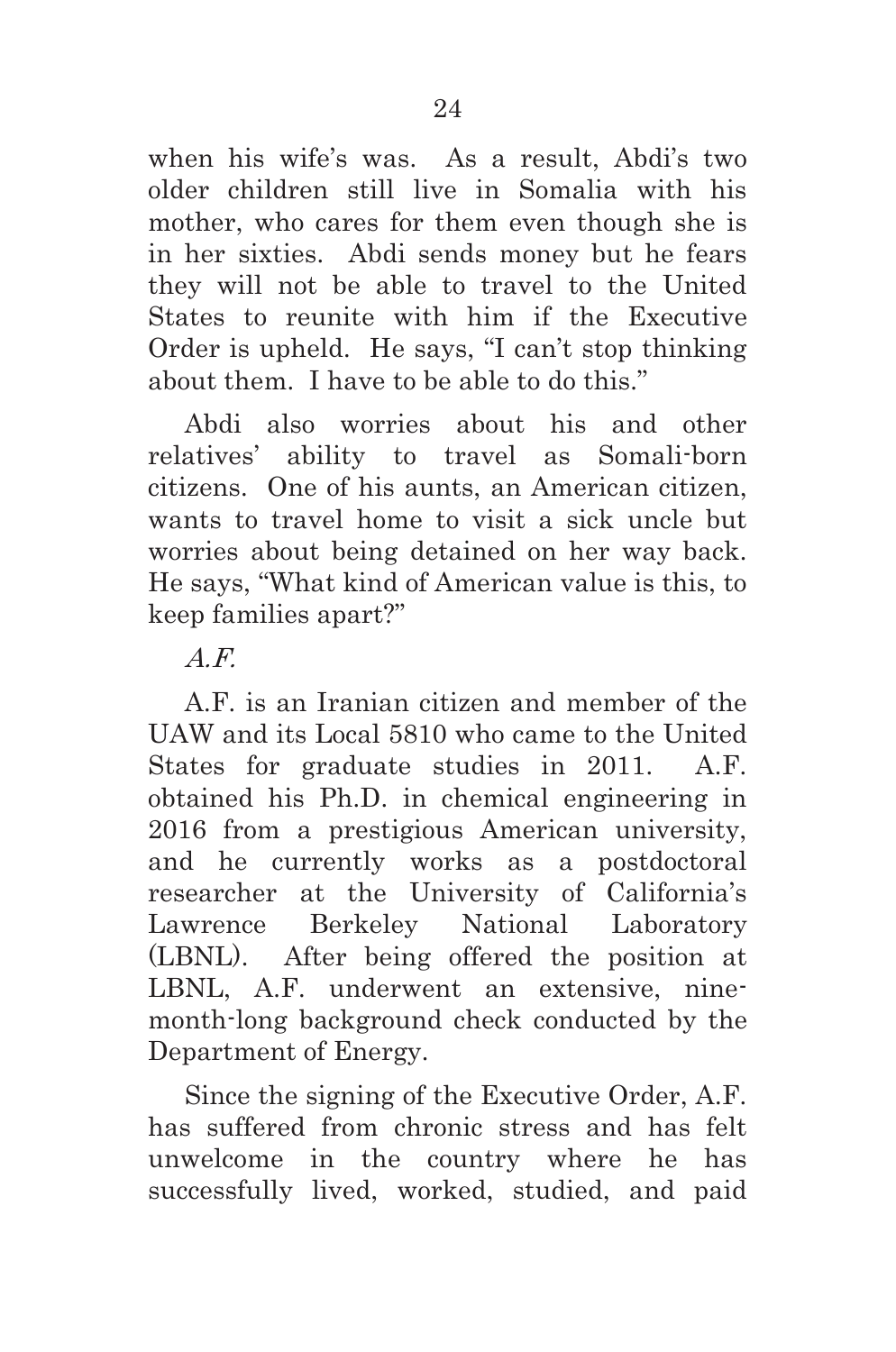taxes for six years. A.F. has applied for a green card under a national interest waiver, but his application has been pending for more than 15 months. A.F. currently holds a single-entry visa and fears that if he leaves the United States he will not be permitted to reenter. Prior to the Executive Order, A.F.'s parents visited him in the United States, but now A.F. fears it is impossible for them or other members of his family to obtain a visa to visit the United States. In addition, A.F.'s work is impacted because he is unable to attend annual conferences, including the International Conference on Thermoelectrics, which are crucial for scientists in his field. Because of the Executive Order, A.F. fears that Iranian nationals like him are "doomed" to live in limbo.

A.T.

A.T. is an Iranian citizen enrolled in a Ph.D. program at the University of Washington. A.T. holds a single-entry F-1 visa. A.T. has been studying in the United States for the last four years and also works as an academic student employee. He is a member of the UAW and its Local 4121.

A.T. was in Iran visiting family in January 2017 when the first Executive Order was issued. A.T. was initially unable to secure a visa to return to his home and studies in the United States. He contacted UAW Local 4121, which worked to assist him in getting back into the country. As a result of assistance from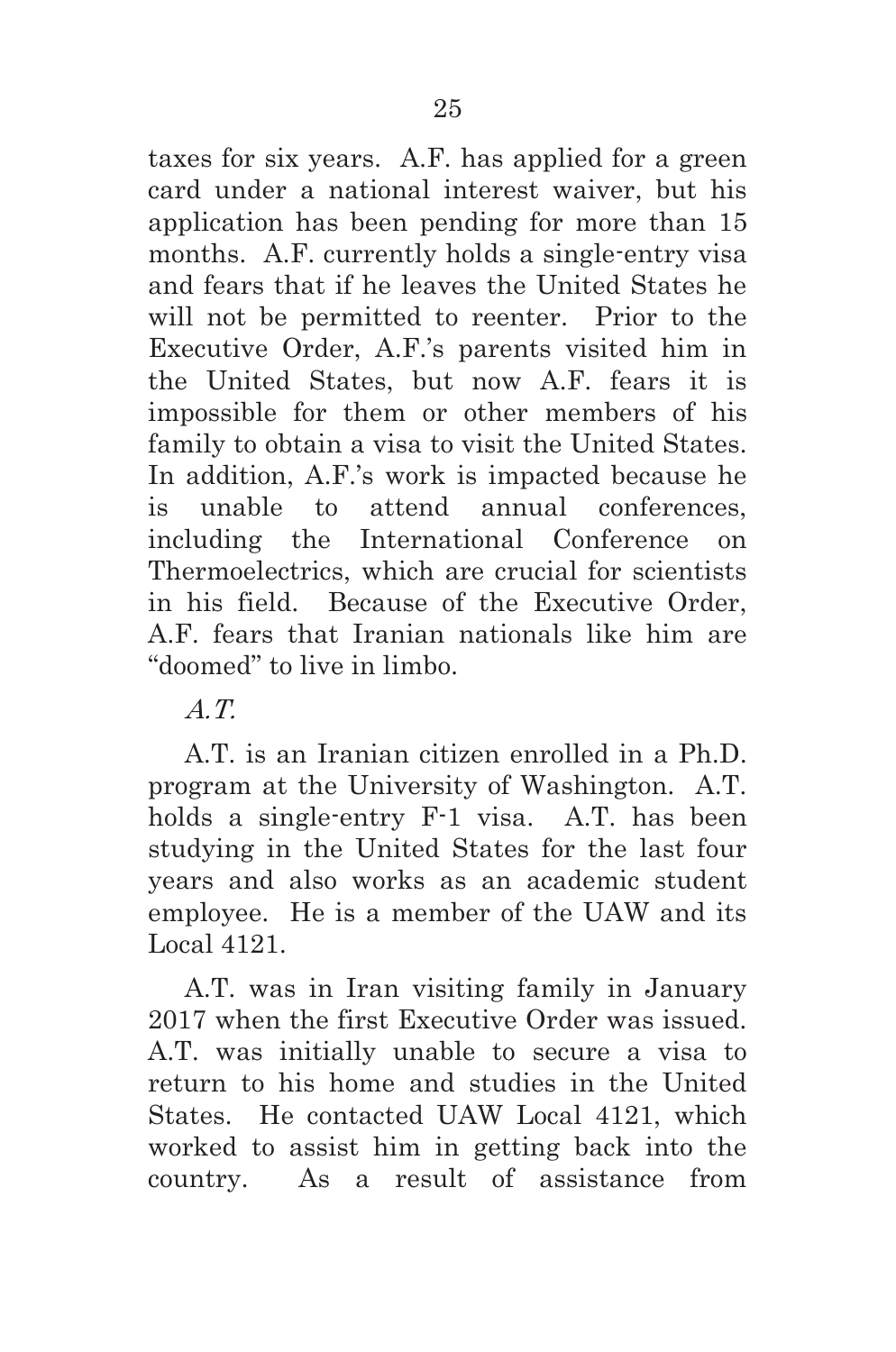Washington State's governor, one of its senators, and a congressional representative, A.T. was lucky to be able to reenter the United States and resume his Ph.D. program while the first Executive Order was enjoined. However, due to the second Executive Order, he is currently unable to leave the United States again while he completes his studies; he has no family in the United States, and his parents, who are elderly and live in Iran, are unable to visit him here. A.T. is also deeply concerned that his inability to travel will inhibit his ability to complete his Ph.D. in a timely manner and begin his professional career.

## Safyia Yonis

Safyia Yonis is a 46-year-old American citizen who was born in Somalia. She has lived in Minneapolis for the last 20 years, where she works as a janitor in a government building. Safyia and her husband, who was also born in Somalia, have seven children born in the United States, aged 3 to 16.

When civil war broke out in Somalia in 1991, Safyia fled to Kenya where she lived in a refugee camp. She says that life there was "very, very difficult," with no access to education or healthcare. When Safyia arrived in the United States two years later, she felt safe and grateful she could go to see the doctor, to school, and work.

Since the Muslim ban was announced, Safyia has felt increasingly afraid of violence and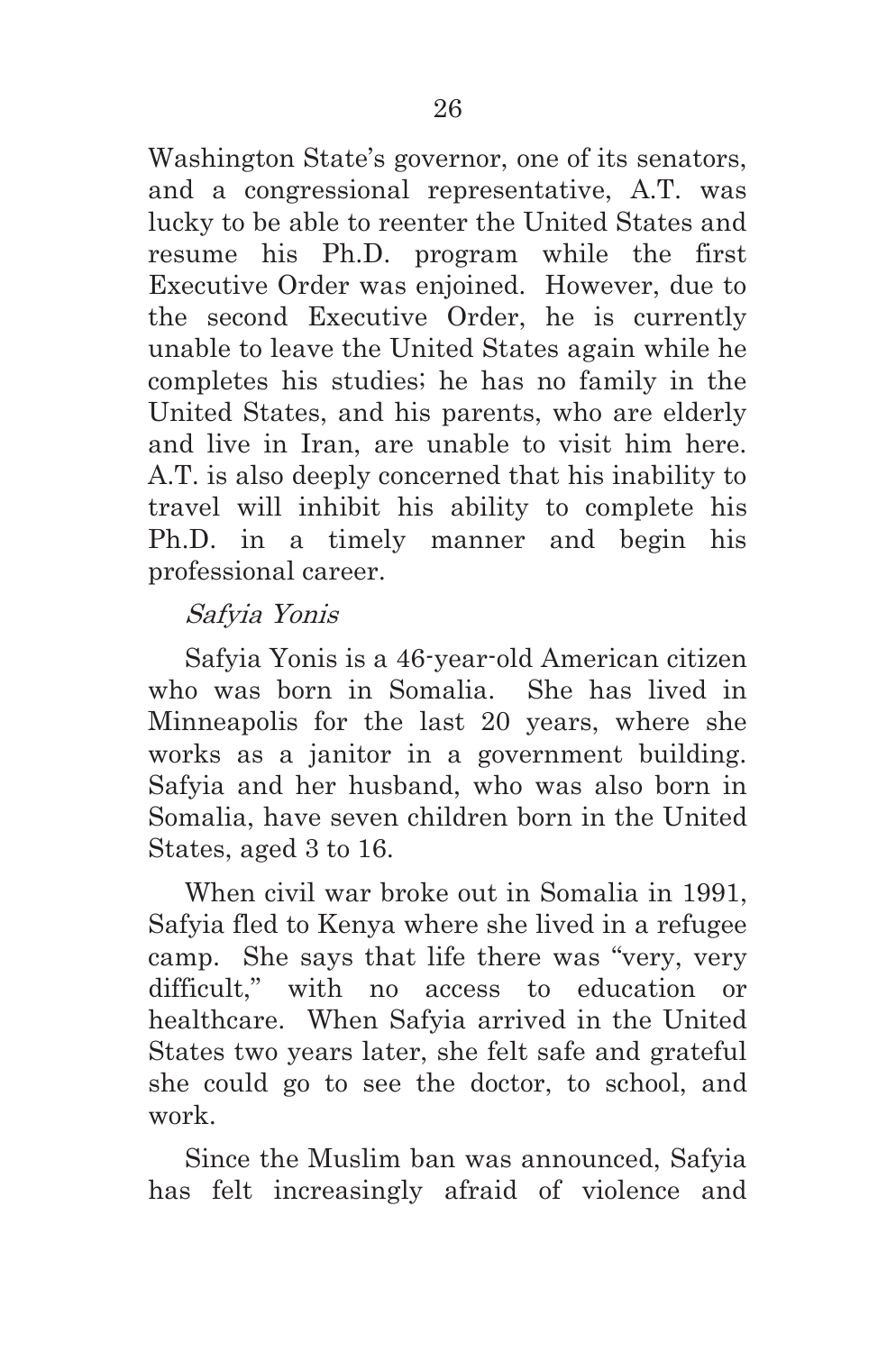harassment. Her sister and brother-in-law attend the mosque that was bombed on August 5 in the suburb of Bloomington.

Safyia worries in particular that her daughter, who is in high school and wears a hijab, could be a target for harassment. Safyia feels her daughter should not have to live in fear: "She is an innocent; she has done nothing wrong."

## Mohammad Al Zayed

Mohammad Al Zayed is a 50-year-old Syrian refugee who arrived with his family in the United States in September 2016. Mohammad works at O'Hare International Airport as a janitor and lives on the far North Side of Chicago with his wife and three children. His two sons are 21 and 8, and his daughter is 19.

Before fleeing Syria, Mohammad and his family lived in a suburb outside Damascus. When unrest began to approach their community, the family fled into the capital. Eventually, the textile factory where Mohammad worked was destroyed in the fighting, and his children could no longer go to school because of the danger. Once the war reached Damascus, the family left Syria for Jordan to escape the violence and bombings.

"We can't even explain it," Mohammad said of the violence and destruction he and his family witnessed in Syria. "Shelling. Killing. Street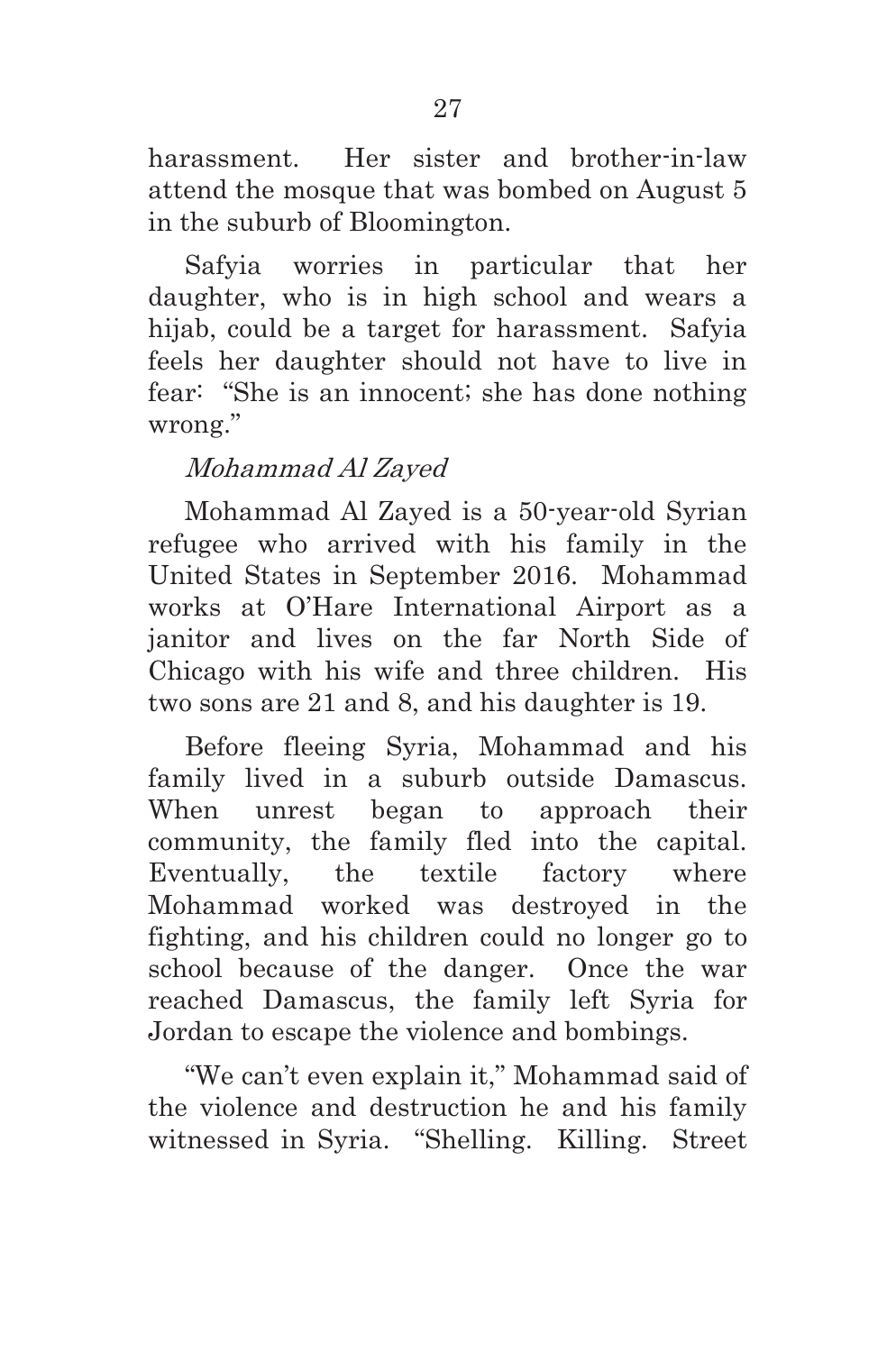fighting. Nobody knows who's fighting who, but everybody dying is innocent people."

Conditions improved for the family in Jordan but they still faced hardship. Mohammad's children were able to attend school, but he could not work because he could not get a work permit given his refugee status. As a result, the family could not afford healthcare. As Syrians, Mohammad and his family also experienced discrimination in Jordan.

Mohammad was relieved when he arrived with his family in the United States, where he hoped there would be more opportunity for his children. His 8-year-old son is in school, already speaks English, and claims math as his favorite subject. Mohammad's 19-year-old daughter is finishing high school this year. His 21-year-old son has joined him in working at O'Hare. Mohammad feels fortunate to work alongside colleagues at O'Hare who represent over 100 nationalities. He says it is "very nice" to be in a welcoming environment where he can even observe his religion, as he did during the month of Ramadan.

However, Mohammad worries about relatives left behind and about whether he will see them again. Mohammad's two brothers, father, and stepmother remain in Syria, and he has not seen them since 2012. His father is 85 years old and has health problems. If the Muslim travel ban is upheld, Mohammad may never see his father again. Mohammad's wife also has 11 sisters and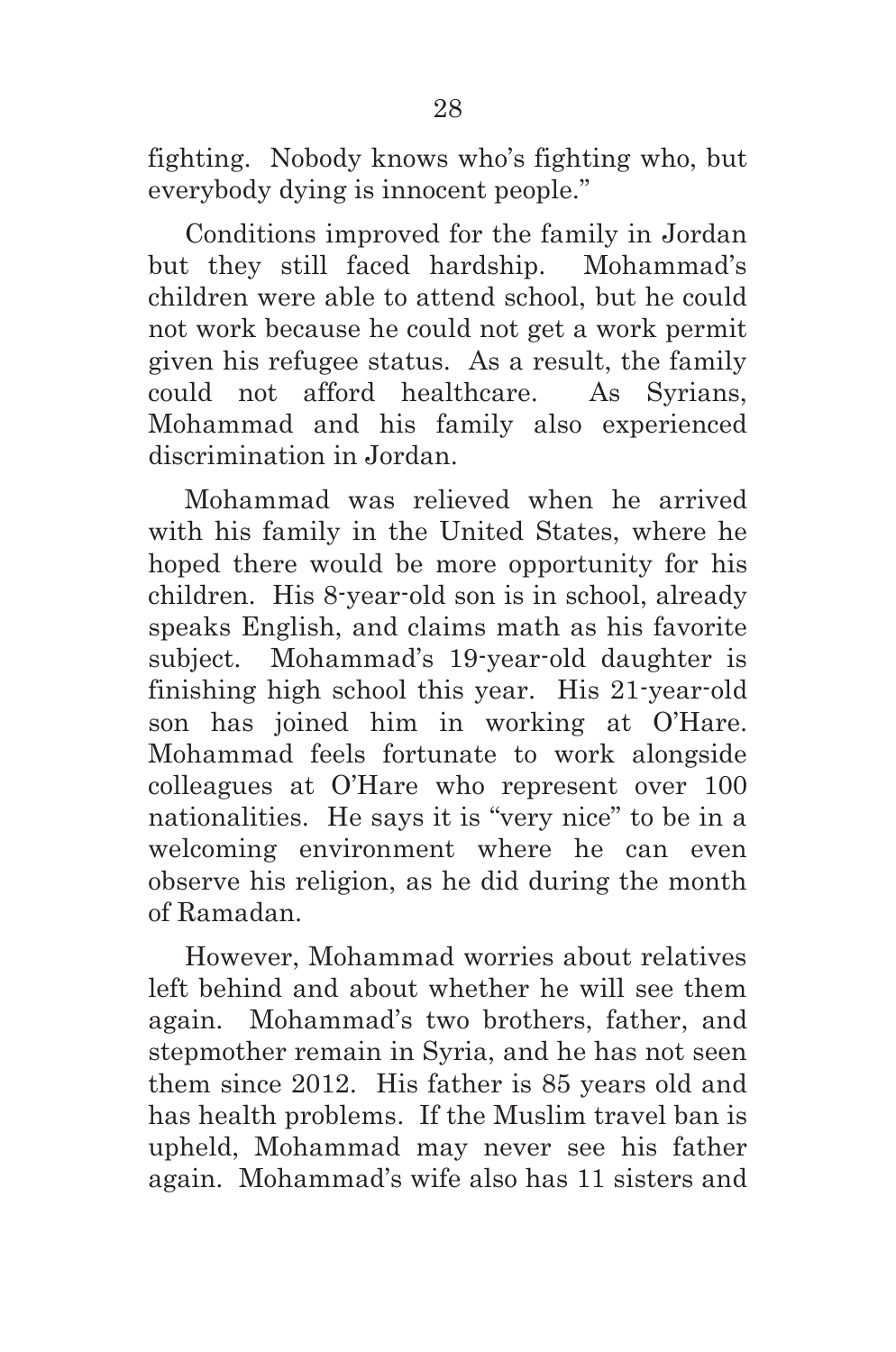4 brothers, some of whom are in Syria and Jordan. And Mohammad's daughter married a Jordanian citizen last year, and she worries that if her new husband is not able to come to the United States, she may have to consider returning to Jordan and being barred from reentering the country.

For Mohammad, the Trump Administration's proposed travel ban "is not right." Refugees are simply seeking a better life. He says: "It's very sad. Who would want to leave their home if they don't have to? People are running for their lives."

#### Marwan

Marwan is a senior organizer for SEIU, where has worked for the past thirteen years. Marwan is 43 years old and is a Yemen-born, naturalized U.S. citizen.

The first person in Marwan's family to arrive in the United States was his father. Marwan's father reunited the family by bringing his brothers, Marwan, Marwan's mother, and his siblings one by one to the Detroit area over the course of several decades. Marwan came to the United States in 1989 from Yemen and became a citizen in 1991. He is married with five children, aged 18, 13, 9, 6, and 3.

Many members of Marwan's and his wife's extended families remain in Yemen, where a civil war is raging. One of Marwan's brothers returned to Yemen before becoming an American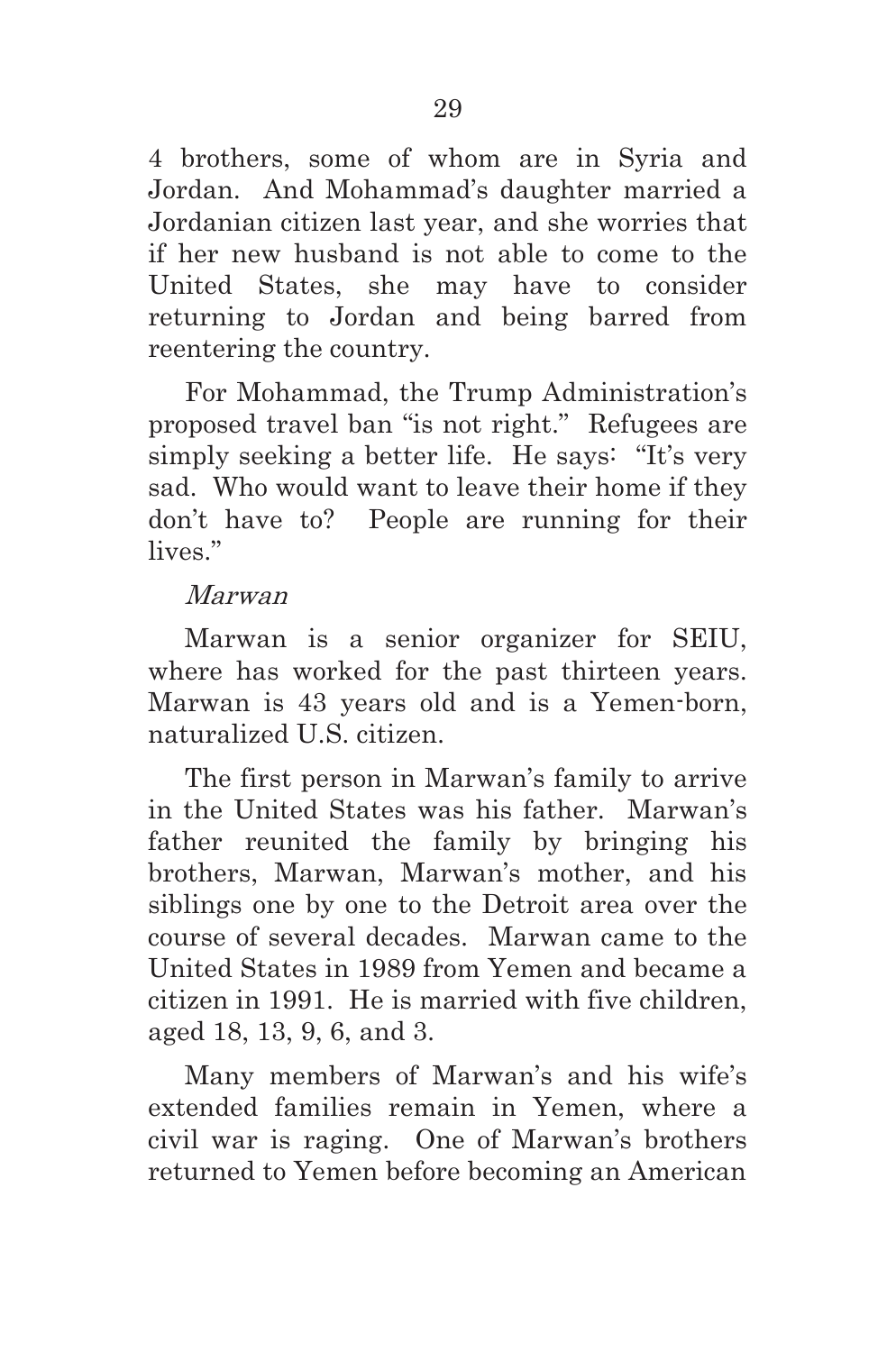citizen and lives in the capital of Sana'a with his wife and five children. Approximately six months ago an airstrike hit a military compound 200 yards from that brother's house, shattering all the windows in the neighborhood. Marwan's nephew's arm was injured in the blast. Marwan's family's ancestral village has also been the target of rebel activity and air strikes. Nine relatives, including two of his cousins, have been killed in the last three years.

Marwan's wife's three brothers and three sisters also all live in Yemen. An elderly aunt in her eighties, who helped raise Marwan as his father worked to bring him to the United States, remains there as well and requires care. Marwan worries for the safety of all his and his wife's extended family members. He says: "I think about this every day and ask myself, 'How do I bring them here?'"

The challenged Executive Order will make it impossible for Marwan to reunite his family the way his father did in the past. "If my dad hadn't come to the United States, I would be there right now and living under terror. I would be stuck." And now Marwan worries that more of his family members, for whom he feels responsible, will be hurt or harassed by the warring factions in his home country.

Marwan currently works to help airport employees at O'Hare International Airport. As a union organizer who interacts every day with employees who came to the United States as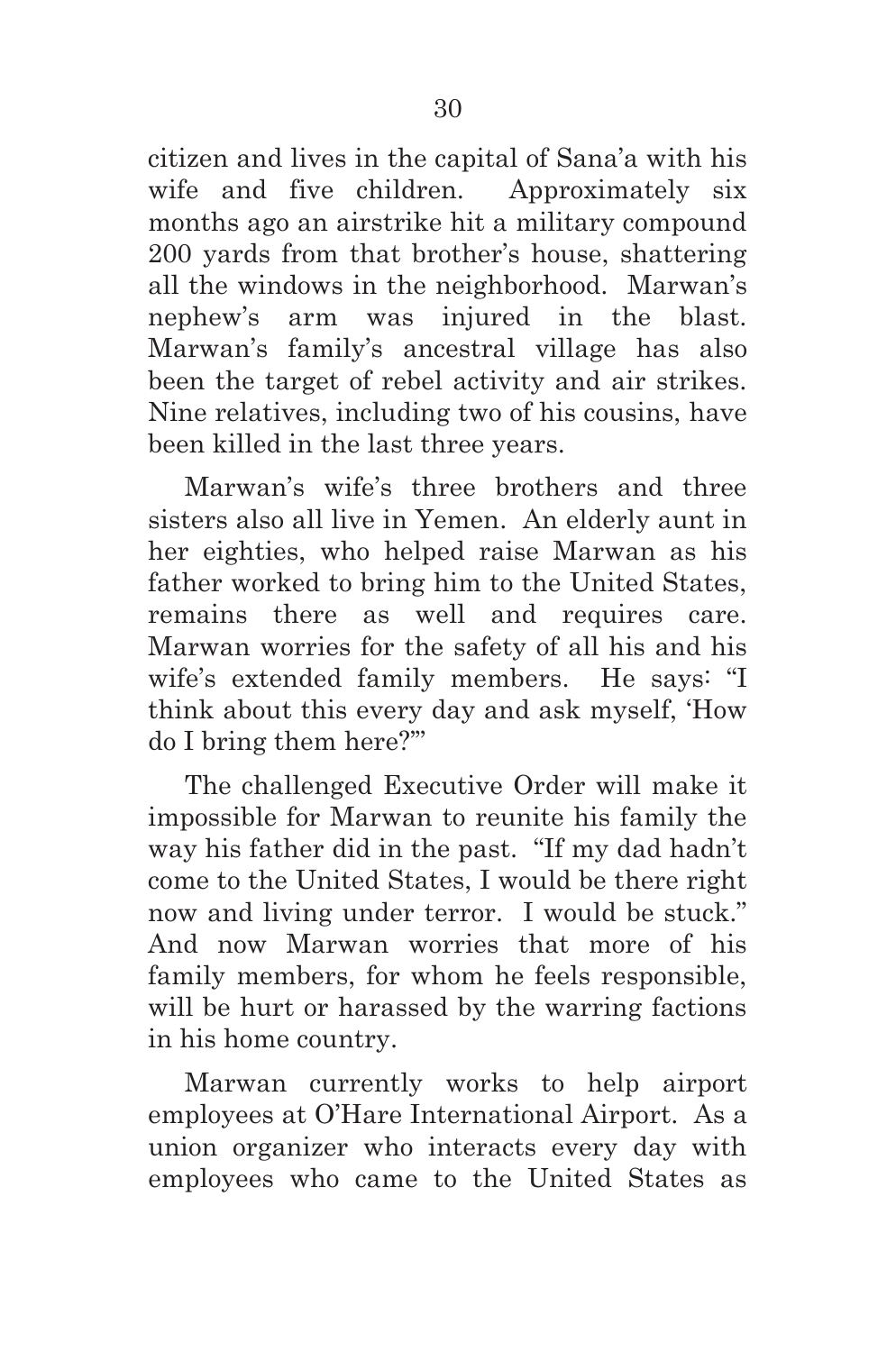immigrants and refugees, he knows many other families are in the same situation. As he says: "This won't make America safe, only tear families apart."

### Majd

Majd is a homecare worker, member of SEIU Local 2015, and naturalized U.S. citizen. Majd lives in San Jose, California, with her husband, her two children (aged 22 and 19), and her 90 year-old mother, all of whom are also U.S. citizens. Majd was born and educated in Syria, where she worked as an agricultural engineer until she came to the United States 25 years ago.

Most of Majd's extended family emigrated from Syria to the United States, with the exception of a nephew who is in the midst of processing his application for legal permanent residency. Majd's nephew lives alone in Damascus where he fears leaving his home. Although he is not affiliated with any political organizations, he has been arrested twice and was interrogated and jailed for several weeks by Syrian government agents. That experience, combined with Syria's brutal civil war and the departure of all of his family members, has plunged him into a severe depression.

Majd and her elderly mother, her nephew's grandmother, are desperate for her nephew to join them in the United States. Majd's mother suffers from diabetes, high blood pressure, heart problems, and arthritis. She fears that the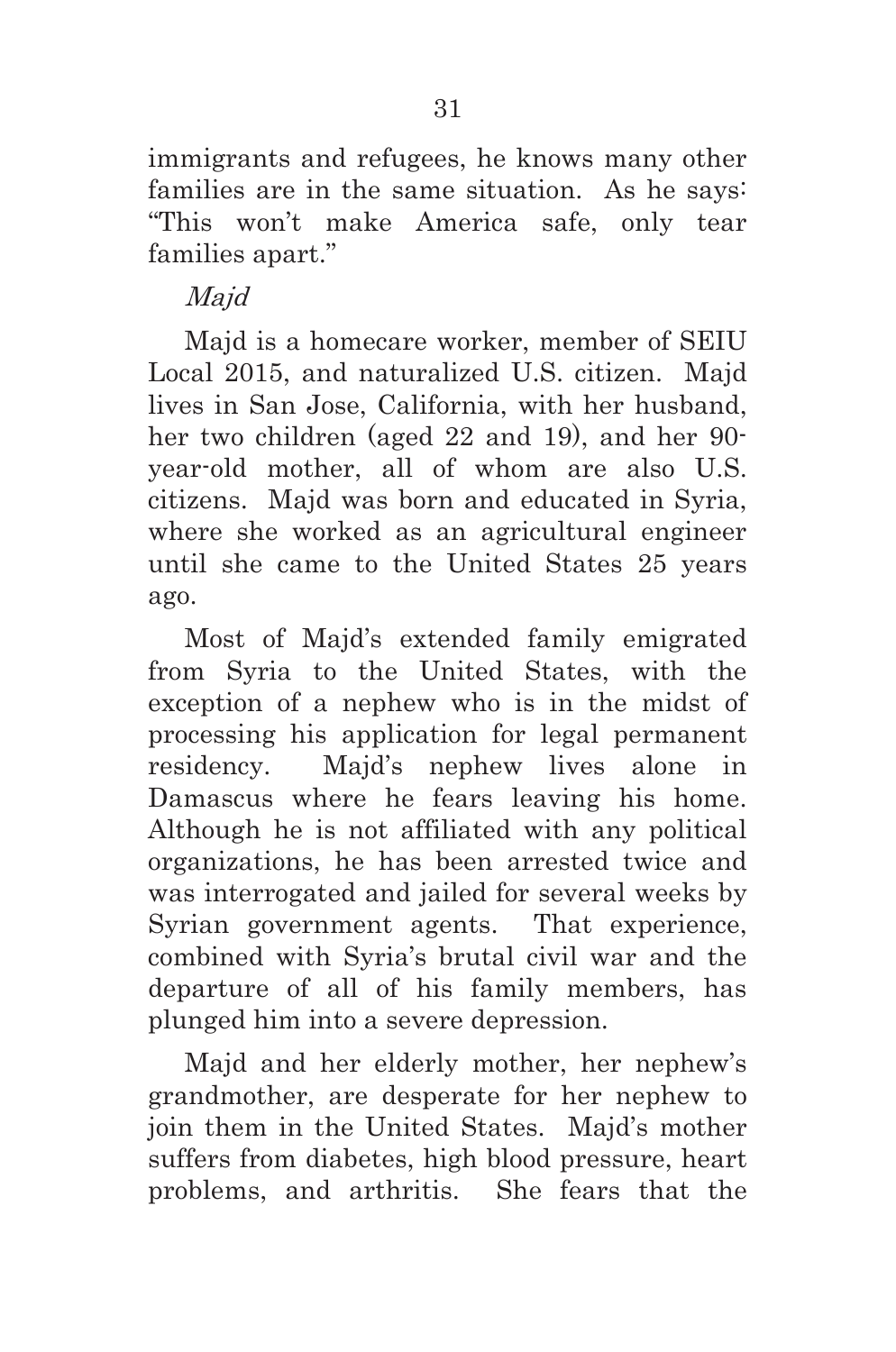Executive Order will prevent her grandson from traveling to the United States before she dies. Majd worries about both her nephew and the effect on her mother of his inability to travel to the United States.

#### Edvin

Edvin, a member of SEIU United Healthcare Workers West, is a 41-year-old Kaiser employee who has been a chief union steward for 17 years. Edvin was born in Iran and came to the United States as a 9-year-old refugee 32 years ago. Edvin is a U.S. citizen and lives in Glendale, California.

When Edvin and his parents fled Iran in the 1980s, they left several family members behind. One of Edvin's cousins, a 27-year-old woman, came to the United States eight months ago as a refugee from Iran. She was granted refugee status after having lived alone in Austria for eight months while she waited for the United States to process her case. Prior to leaving Iran, she had always lived with her parents. Although she is grateful to be safe in the United States, she misses her parents terribly and had assumed they would be able to come visit her, since they had traveled to the United States several times in the past.

Edvin has provided support to his cousin during her transition to life in the United States. He would like for her to get the emotional support that a visit from her parents would provide, and he is saddened that the Executive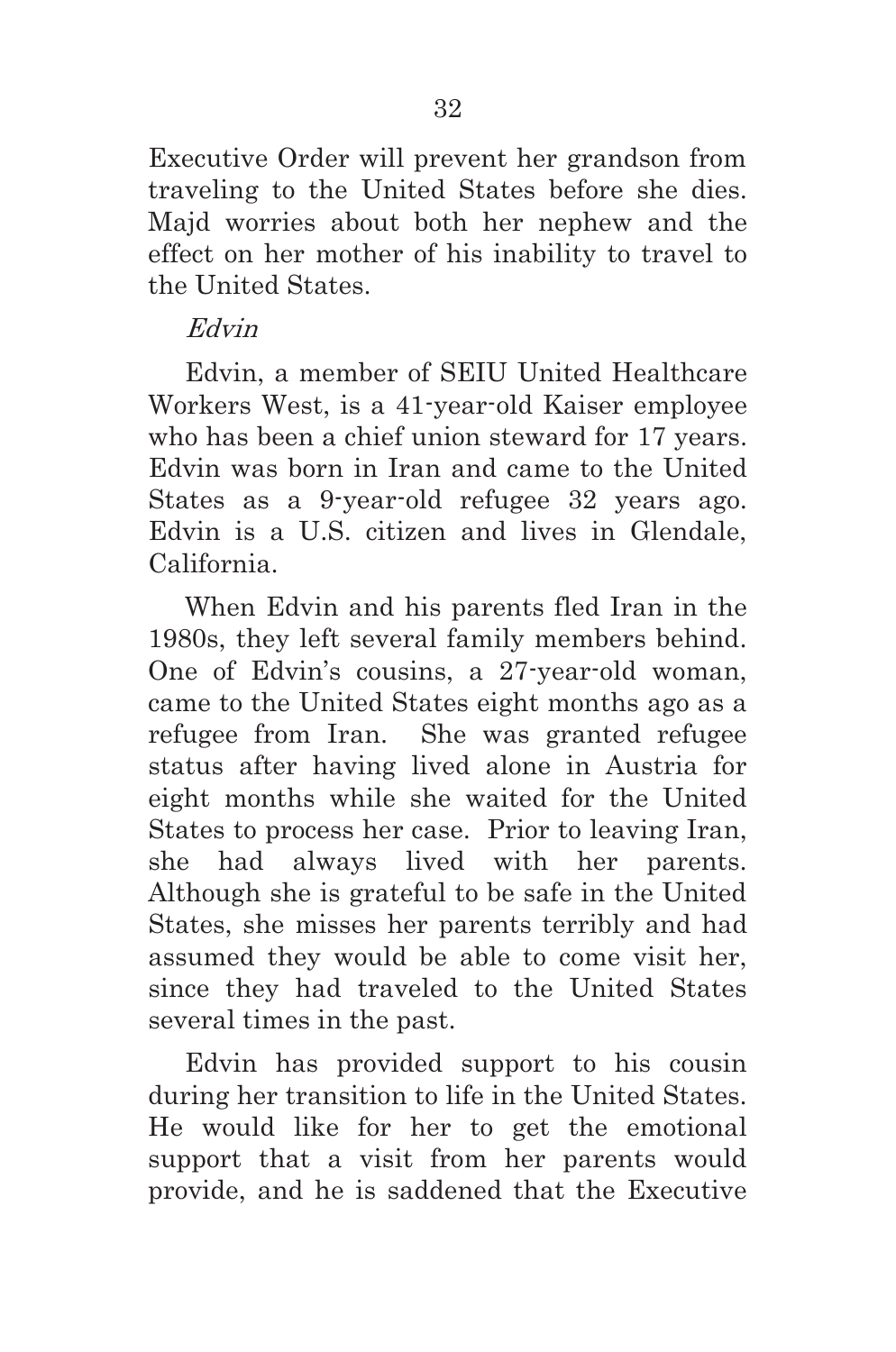Order will prevent families from seeing each other: "I always believed that the United States was a place that valued family relationships and encouraged loved ones to be together. Now it seems like if you're from a Muslim-majority country, your family doesn't matter and you're treated as if you're a terrorist, no matter what your beliefs are."

# K.K.

K.K. is an Iranian citizen and F-1 visa holder currently working in the United States as a postdoctoral researcher. In January 2017, K.K. was working at a prestigious American university where postdocs are currently organizing to form a union. After the first Executive Order was issued, K.K. was suddenly dismissed from her appointment. She had never received any negative performance reviews or feedback, and she was previously provided with a letter promising funding for her position through at least May 31, 2017. K.K.'s supervisor told her that the funding on the grant she was working on had dried up, but a colleague told K.K. that the supervisor confided the real reason for her dismissal was that the supervisor was concerned about having an Iranian citizen working on the research project after the issuance of the Executive Order.

Following her dismissal from the university, K.K. was able to secure a new position at a university in another state. However, she lost several months of work, which, in addition to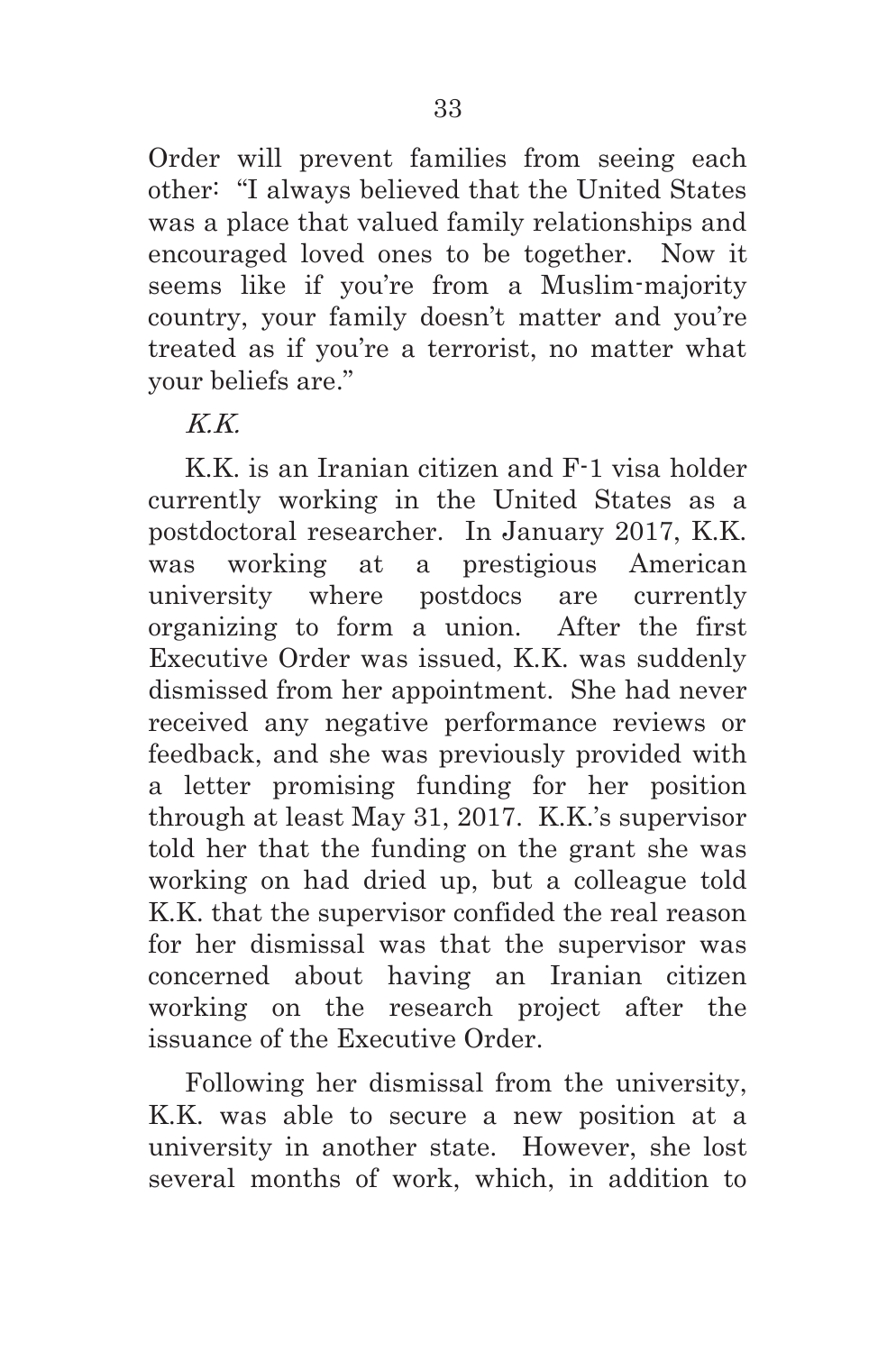causing financial strain, delayed her ability to complete her research. K.K. also had to move to another state, and she estimates that moving to another university and another state cost her around \$5,000 in out-of-pocket expenses.

### **CONCLUSION**

For the foregoing reasons, amici urge this Court to affirm the decisions below.

Respectfully submitted,

| LYNN K. RHINEHART          | <b>NIC</b>     |
|----------------------------|----------------|
| HAROLD C. BECKER           | DEB            |
| MATTHEW J. GINSBURG        | $\it{Co}$      |
| <b>AMERICAN FEDERATION</b> | <b>LEO</b>     |
| OF LABOR AND               | TRIS           |
| <b>CONGRESS OF</b>         | <b>SER</b>     |
|                            |                |
| <b>INDUSTRIAL</b>          | IN'            |
| <b>ORGANIZATIONS</b>       | 1800           |
| 815 16th St., NW           | A <sub>x</sub> |
| Washington, DC 20006       | Was            |
| <b>Counsel for Amicus</b>  | (202           |
| <i>AFL-CIO</i>             | debl           |

OLE G. BERNER ORAH L. SMITH unsel of Record **GERTNER THA PANDE** VICE EMPLOYEES TERNATIONAL UNION 0 Massachusetts  $ve.$  NW shington,  $DC$  20036  $(2)$  730-7455 bie.smith@seiu.org

Counsel continued on next page.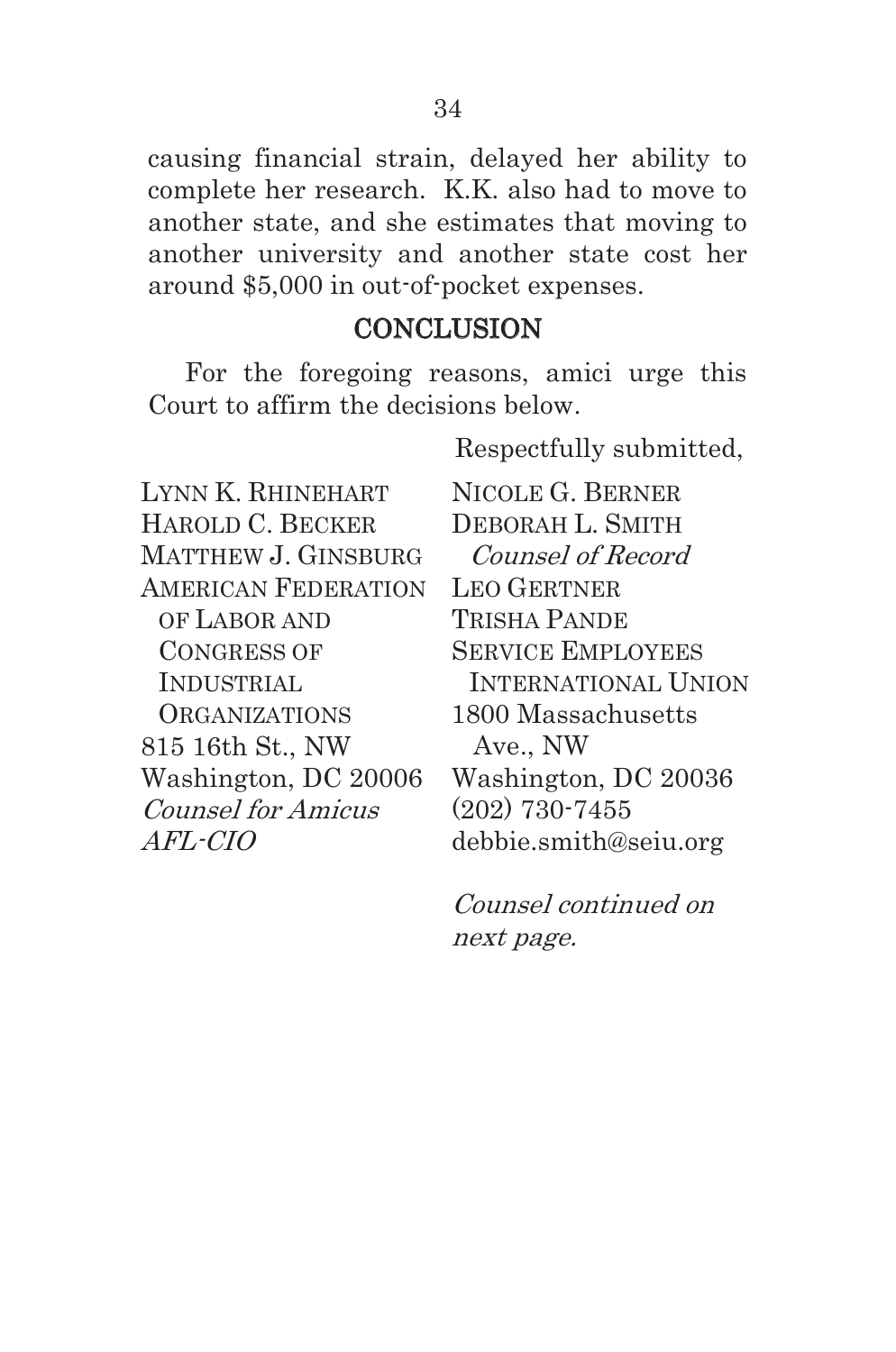JUDITH RIVLIN AMERICAN FEDERATION OF STATE, COUNTY AND MUNICIPAL EMPLOYEES 1101 17th St., NW, Suite 900 Washington, DC 200036 Counsel for Amicus AFSCME

DAVID J. STROM AMERICAN FEDERATION OF TEACHERS, AFL-CIO 555 New Jersey Ave., NW Washington, DC 20001 Counsel for Amicus AFT

JODY CALEMINE COMMUNICATIONS WORKERS OF AMERICA 501 3rd St., NW Washington, DC 20001 Counsel for Amicus CWA JOSEPH E. KOLICK, JR. INTERNATIONAL UNION OF PAINTERS AND ALLIED TRADES, AFL-CIO 7234 Parkway Dr. Hanover, MD 21076 Counsel for Amicus IUPAT

NIRAJ R. GANATRA AVA BARBOUR INTERNATIONAL UNION, UNITED AUTOMOBILE, AEROSPACE AND AGRICULTURAL IMPLEMENT WORKERS OF AMERICA (UAW) 8000 E. Jefferson Ave. Detroit, MI 48214 Counsel for Amicus UAW

MARIO MARTÍNEZ MARTÍNEZ AGUILASOCHO & LYNCH, APLC 1527 19th St., Suite 332 Bakersfield, CA 93301 Counsel for Amicus UFW

Counsel continued on next page.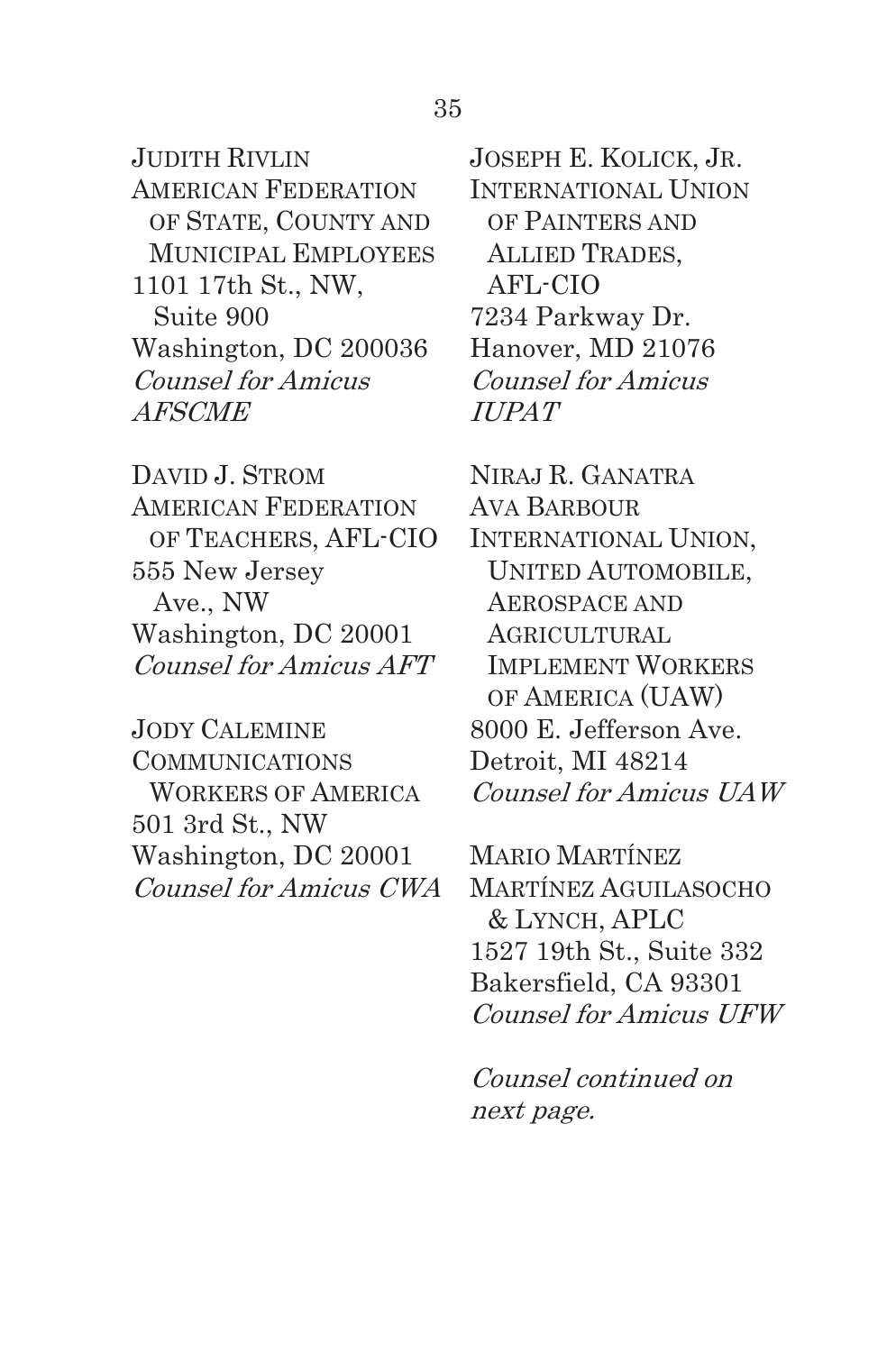NICHOLAS CLARK UNITED FOOD COMMERCIAL WORKERS 1775 K Street, NW Washington, DC 20006 Counsel for Amicus UFCW

RICHARD J. BREAN UNITED STEEL, PAPER AND FORESTRY, RUBBER, MANUFACTURING, ENERGY, ALLIED INDUSTRIAL AND SERVICE WORKERS INTERNATIONAL UNION, AFL-CIO-CLC 60 Boulevard of the Allies, Suite 807 Pittsburgh, PA 15222 Counsel for Amicus USW